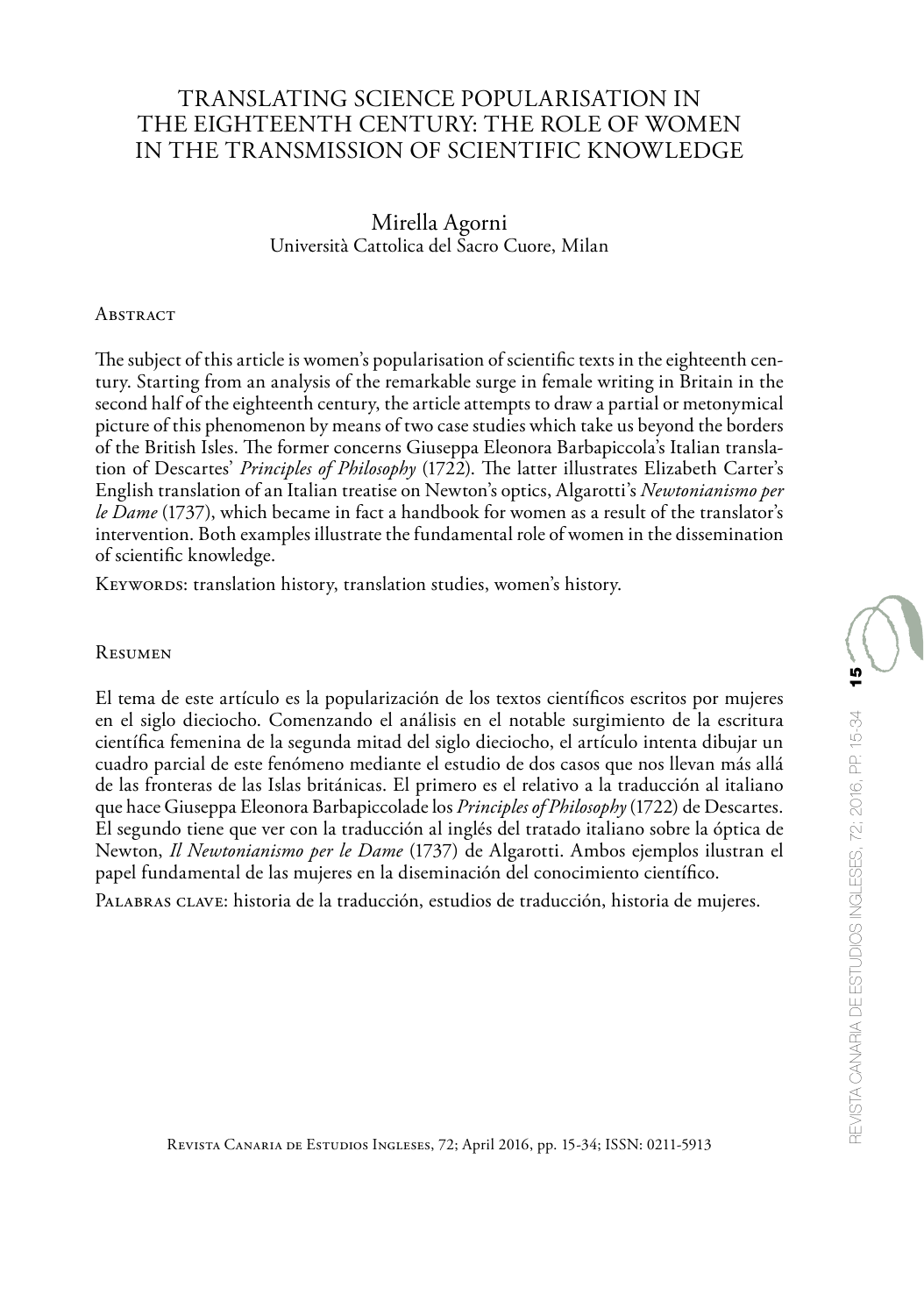### 1. BRITISH WOMEN'S WRITING IN THE EIGHTEENTH CENTURY AND THE BIRTH OF THE FEMALE READER

In the second half of the eighteenth century, women appeared to play a fundamental role in British culture. Not only did their writing feature an unprecedented dimension, but it also showed a distinct homogeneous character which allowed women to find an early "room of their own" in the literary marketplace.<sup>1</sup>

According to critics such as Armstrong (1989), feminine identity was used instrumentally in the development of a so-called domestic sphere, soon appropriated by a middle class that was still in the process of defining itself in the course of the eighteenth century. Feminine identity was based on an ideology that highlighted the importance of (inner) qualities of mind over (external) physical appearance, but this contrast in fact masked the opposition between traditional aristocratic notions of display (meant in terms of rank and status) and the emerging interest in the natural qualities of the individual. The female image was exploited to embody this new subjectivity, as it represented a kind of power different from those already existing.

The "age of sensibility", a period running from 1740 to the 1770s, witnessed the emergence of a stress on feelings and sympathy in the discourses of medical science, religion, philosophy and literature. The new emphasis on individual perception and feelings represented a reaction against the early capitalist tendencies of the great commercial development which was taking place in Britain at the beginning of the eighteenth century (Barker-Benfield 1992; Barker and Chalus 1997; Sodeman 2014).Women appeared to exert a peculiar kind of authority over the field of emotions and domestic life, and this had two main consequences: firstly, female images were used instrumentally in a variety of publications and secondly women's writing received unprecedented attention.

Yet, this development cannot be interpreted as a signal for the emergence of proto-feminist tendencies in British in this historical period, The feminine has to be considered as a broad discursive position to be adopted irrespective of the writer's actual sex. Whereas many cultural historians have argued that sensibility indicated the "feminisation" of culture in general and of men in particular, I am of the opinion that, during the period in question, it rather pointed to an instrumental use of gender traits traditionally considered as feminine (Johnson 1995,14).

The new ideology of femininity developed slowly during the decades which spanned from around the mid-eighteenth to well into the nineteenth century in Britain, emerging as a discursive mode initially used in conduct books, magazines and novels for women. Conduct books had traditionally been addressed to aristocratic male readers in the seventeenth century, but in the eighteenth century they began to target almost exclusively young women. Both Richetti (1994) and Armstrong (1989) have argued that the eighteenth century British conduct book

<sup>&</sup>lt;sup>1</sup> Cfr. Brophy-Bergen 1991; Gallagher 1994; Johnson C. 1988; Schellenberg 2005; Spencer 1986; Todd 1989; Turner 1994.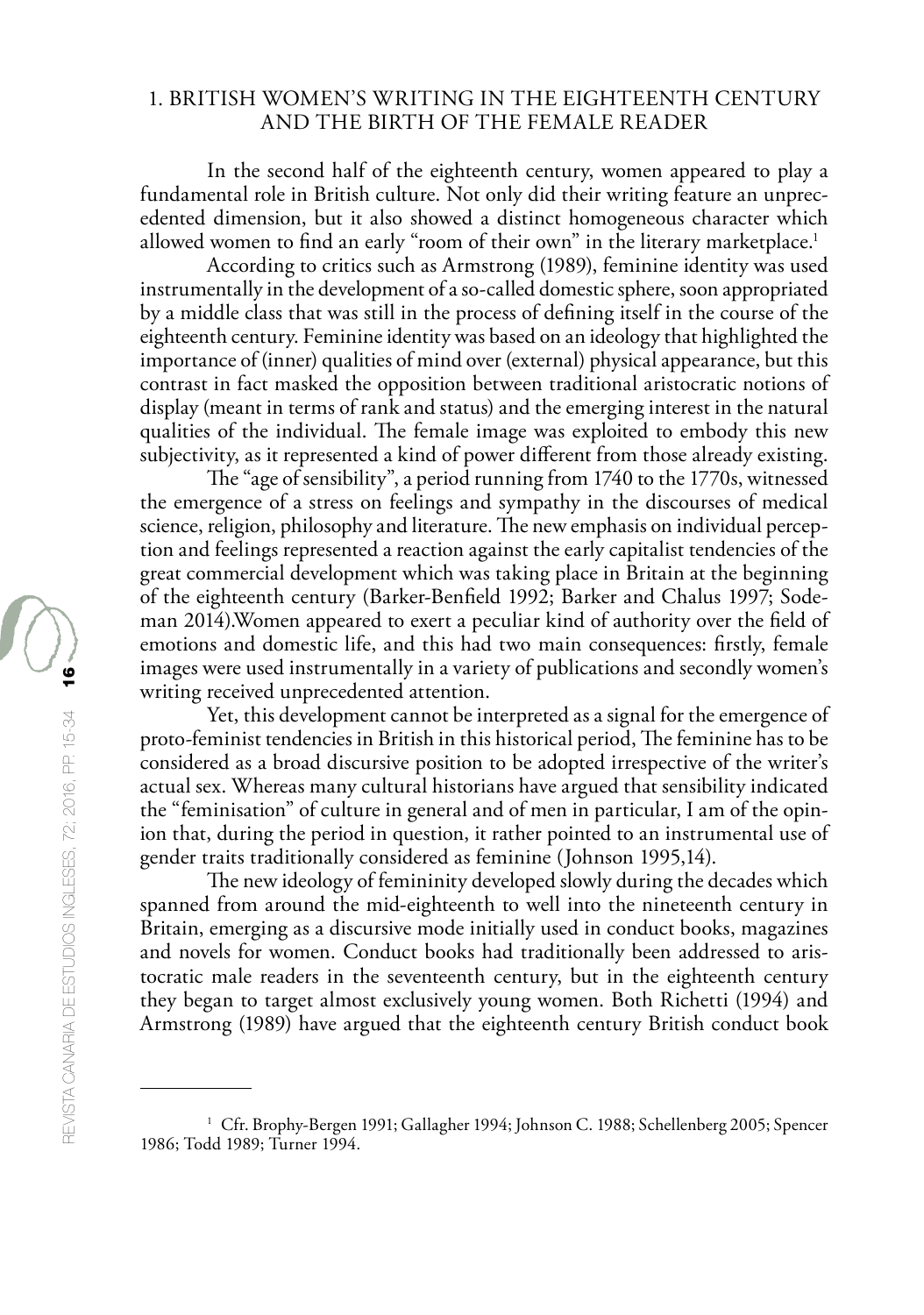and the feminine novel after the mid-century somehow foresaw the way of life they depicted, as they anticipated social and economic changes which would in fact take place in the following century.2 Furthermore, as Kelly (18) has pointed out, by the mid-century a domestic notion specifically linked to the feminine had already been developed "not only in Britain, but also in France and elsewhere in the continent". Such a domestic notion was one of the main components of the ideological changes responsible for the emergence of a productive economy centred on the individual, that is a person who strived to set *herself* apart from the world of aristocratic patronage and privileges. Women's disenfranchisement from the dominant political order made it possible for them to be moulded into a model for the new, modern individual. Thus, the birth of a modern, pre-bourgeois self was anticipated by new definitions of femininity. As Armstrong (66) has memorably put it, "the modern individual was first and foremost a female".

### 2. WOMEN AND LEARNING IN EIGHTEENTH-CENTURY ITALY

In order to chart the origins and evolution of women's increasing importance in British eighteenth-century culture, it would be necessary to widen the scope of this research both from a chronological and geographic point of view, so as to take into account the literature on the so-called *querelle des femmes* produced in Europe since the Middle Ages. An ambitious task for a cultural historian, it goes beyond the scope of this article. Here I shall limit myself to use current historical research in two case studies, drawing a complex picture of the ways in which women exploited certain modes of writing —translation in particular— in order to step into the eighteenth-century "Republic of Letters". I shall go beyond the geographical borders of the British Isles by drawing into my picture a sample of Italian culture, limited to a short analysis of the role of women in the dissemination of scientific knowledge in the first part of the eighteenth century.

Factors such as the spread of literacy, the progressive secularisation of European's culture and the waning importance of Latin as the only language of knowledge represented a new opening for women into the publishing world, and more generally into the field of knowledge. As Cavazza (238) has argued, women played a central role both by organising and participating in the socializing practices of the *salon*, started in seventeenth-century France, and soon becoming the centre of diffusion of Enlightenment culture all over Europe.What is more, in the course of the century women were to play an important role both as consumers of texts

<sup>&</sup>lt;sup>2</sup> "The early British novel, whether written by a man or a woman, presents domestic life as its recurring central subject and, with its focus on the interior and private lives of characters, moves dramatically away from the traditional concern of literature with public life and masculine heroism in love, war and politics" (Richetti xiv).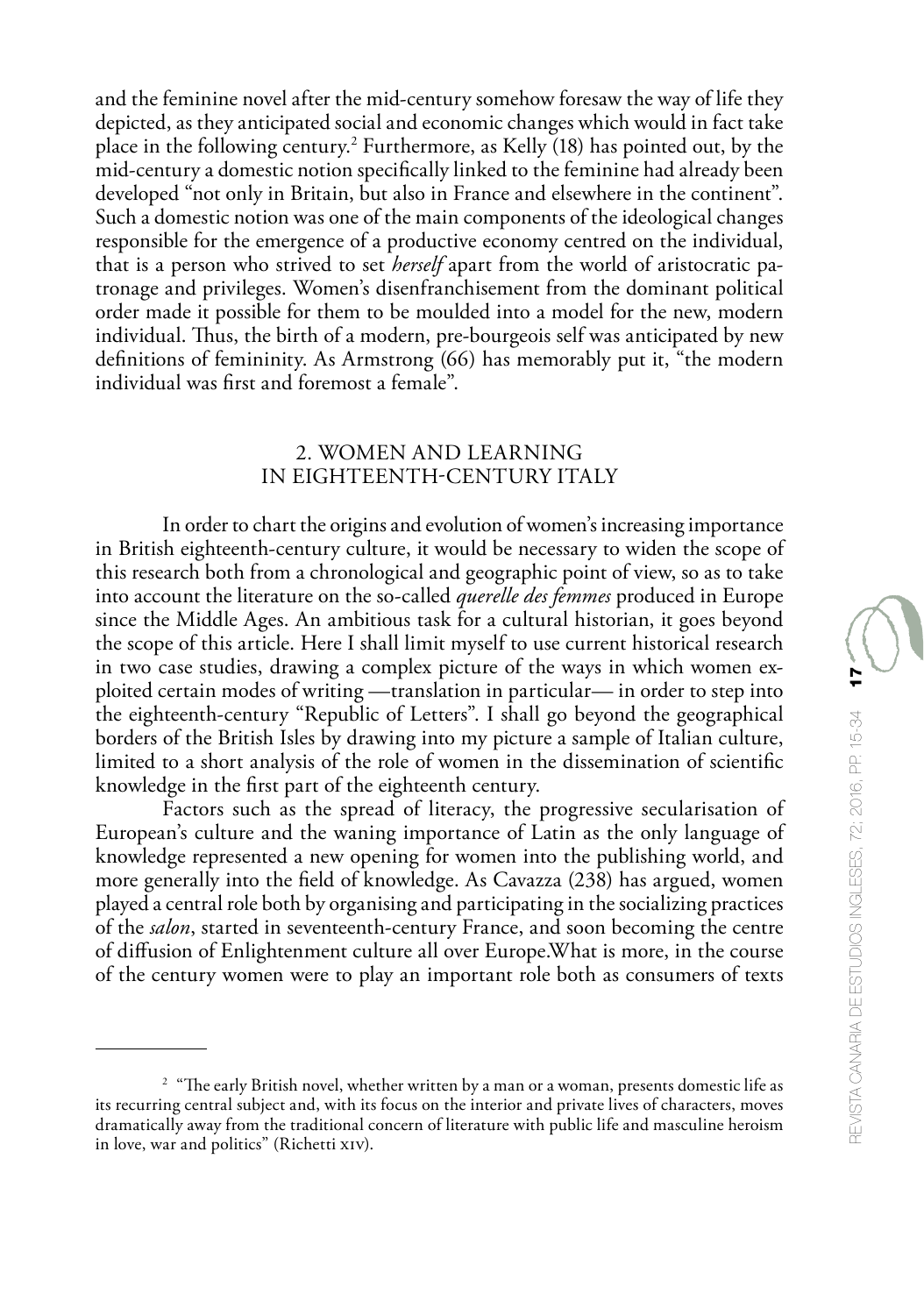and producers of a peculiar type of "mediated" writing, which included translation and adaptation, or rather, popularisation of scientific knowledge.

The importance of Italy in the Enlightenment period has often been undervalued. Owing to the Catholic Church's condemnation of Galileo in 1633 and the following embrace of Aristotelian theories in both institutional and private settings, Italy has traditionally been considered as one of the most backward provinces in Europe in this historical period. Slow to receive the effects of the new philosophical and scientific developments produced in countries such as France and Britain, Italy demonstrated a strong opposition towards any glimpse of intellectual freedom. Yet, Findlen (1999, 314-5), among other scholars, has shed light on one of the most characteristic traits of Italian *Illuminismo*, that is the role of women in intellectual life, and particularly on their active involvement in the diffusion of modern scientific knowledge (cfr. also Schiebinger 1989, Lawrence and McCartney 2015). Travellers witnessed with a certain amount of surprise the number of learned women or *filosofesse* to be found in this country, as Findlen (1995, 169) points out: "By the middle of the eighteenth century, almost every Italian city with some pretension to culture lay claim to at least one scientifically learned woman". The same author mentions early women travellers such as Lady Mary Wortley Montagu, marvelling at this phenomenon, and we could add at least another two examples: firstly, Lady Ann Miller, who travelled to Italy with her husband and published her account as "Written by an English Woman" in 1776. After her visit to the University of Padua, Miller described the monument to "Helena Cornaro Piscopia", a member of the Venetian nobility who had been "honoured at Padua with the Degree of Doctor in Philosophy for her great learning" (Miller 1776, III, 216; cfr. Agorni 2002, 128). The second example is represented by Hester Thrale Piozzi, the well-known British *salonier* connected with Doctor Johnson's literary circle, whose travel account was published in 1789. Piozzi narrates her visit to Bologna University and describes the Italian practice of accepting women both as students and teachers at well-known universities. She mentions one of the most celebrated cases, that is Laura Bassi's, who was the first woman to hold a chair at Bologna University:

This university has been particularly civil to women; many very learned ladies of France and Germany have been and are still members of it; - and la Dottoressa Laura Bassi gave lectures not many years ago in this very spot, upon the mathematics and natural philosophy, till she grew very old and infirm; but her pupils always handed her very respectfully to and from the Doctor's chair. (Piozzi 132)<sup>3</sup>

Paradoxically, in spite of its lagging behind in terms of scientific vivacity, Italy appeared to be more advanced than any other part of Europe as far as gender

<sup>&</sup>lt;sup>3</sup> Laura Maria Caterina Bassi (1711–1778) received a doctoral degree from the University of Bologna in 1732 and was the first woman to hold a chair in experimental physics at a university in Europe.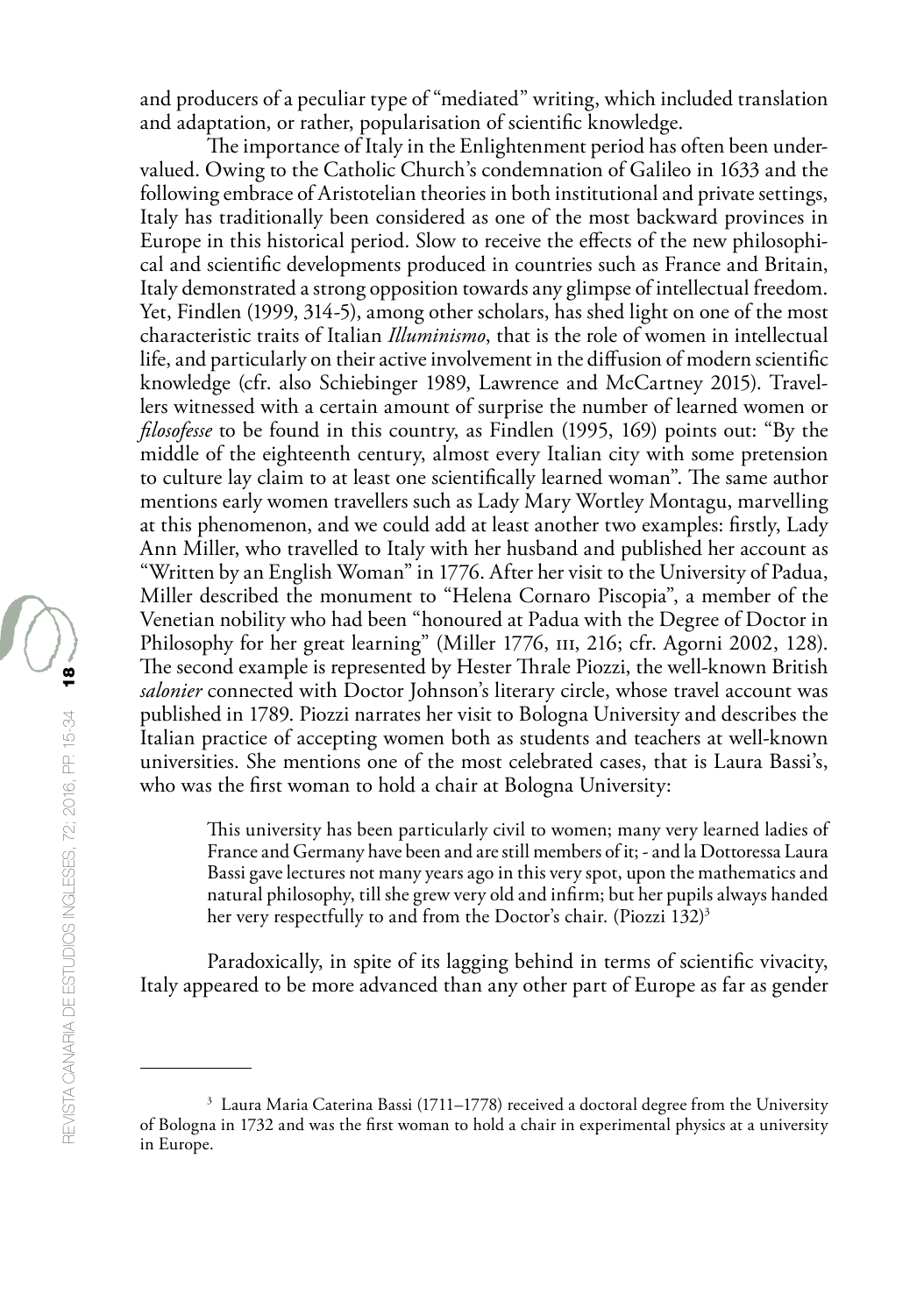issues were concerned, specifically in the field of women's education.<sup>4</sup> And this was widely acknowledged all over Europe.

As has already been pointed out, Findlen (2003a) has argued that Italian women were especially prominent in the fields of sciences, or natural philosophy as it was called at the time. This is not to deny that their role in the literary field was less important, as female poetry received a great deal of attention, and women were admitted as members of the most prestigious literary circles in Italy. Yet, the fact that a few of them held teaching positions and university chairs in the scientific areas was certainly perceived as a rather unique event by other European countries. Not only were women involved in the diffusion of scientific knowledge, but they also contributed to the popularisation of the new ideas produced by foreign thinkers such as Descartes, Locke, Newton, Boyle and Leibniz. Many of their works were still included in the *Index Librorum Prohibitorum* of the Catholic Church, although their circulation was ensured by *salon* conversations and by the activity of the numerous academies scattered over the territory. Women's presence was significantly linked with Italy's urge for modernisation, as Findlen (1999, 316) has noticed:

The presence of learned women in Italy's academies and universities made them among the most visible emblems of the arrival of modern knowledge in this increasingly provincial corner of the Republic of Letters. Through the publicity surrounding these women's activities, in conjunction with a growing number of Italian treatises that explored the most recent developments in the experimental and mathematical sciences, Italian scholars announced to the world that they had entered the new age of learning.

However, scholars such as Cavazza (242) and Findlen (2003b) have demonstrated that the Italian women who excelled in the scientific fields kept a low profile, in spite of playing such a fundamental role in the culture of their time. For example, they generally did not publish their work in their own name.<sup>5</sup> Women's attitude towards authorship was extremely ambivalent in the first part of the eighteenth century in Italy (as well as in Britain, where it was to rise dramatically only in the latter part of the century, as has been said in Section 1). Yet, female writing

<sup>4</sup> Yet, as Cavazza (241-2) has argued, women were in reality considered as "educational experiments", who played a fundamental role at symbolic level, as the prestige of female knowledge was thought to increase the fame of the city hosting them. This is the reason why the exceptional positions granted to a few women (such as memberships of prestigious academies or university posts) did not encounter strong public opposition.

<sup>5</sup> One famous exception was that of Maria GaetanaAgnesi, who published her *Analytical Institutions for the Use of Italian Youth* in 1748, a popularisation of Cartesian analytic geometry and the new mathematical concepts developed by Newton, Leibniz and Euler, written in the Italian language. In her preface, Agnesi makes clear her pedagogical aim, as her book had been primarily composed to help her instruct her brothers. The text became immensely popular within and outside Italy: Agnesi was offered an honorary Chair in Mathematics at the University of Bologna, which was however refused. On this topics see Findlen 1995.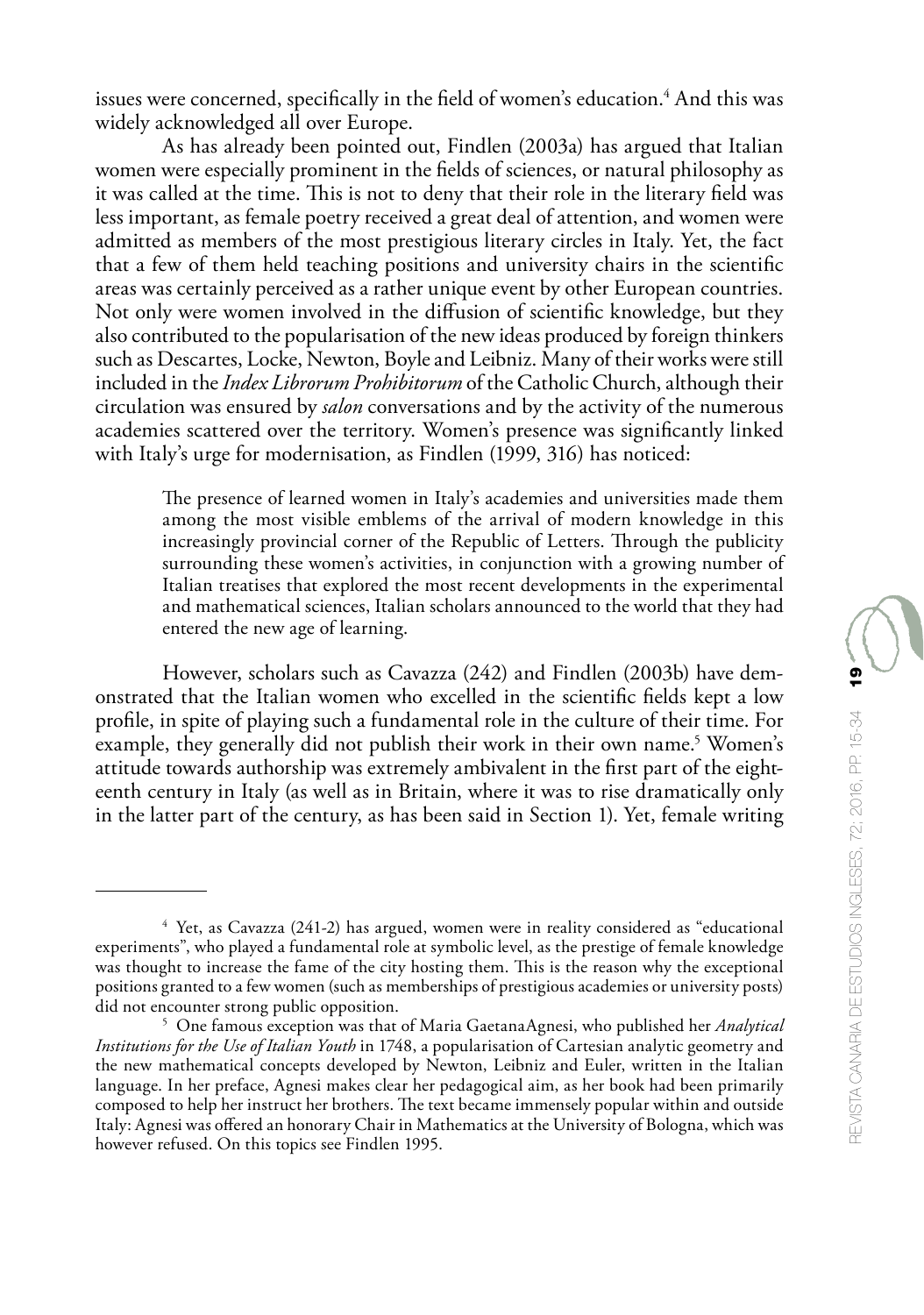did have a place in the publishing marketplace as women found ways to make their voices heard, albeit in mediated forms.

Findlen (1995) has aptly described some of their strategies in an article discussing women's role in the circulation of knowledge in eighteenth-century Italy. By highlighting women's function as "synthesizers and translators" of fundamental scientific texts, but also as teachers of modern scientific theories in Italian academies and universities, the American historian gets very close to defining these activities in Lefevere's terms of rewriting (1992). Women were indeed protagonists in the circulation of knowledge, a process, I shall argue, that went well beyond Italian borders (whatever they be in this historical period).

## 3. WOMEN DISSEMINATING SCIENTIFIC KNOWLEDGE IN EIGHTEENTH-CENTURY ITALY: GIUSEPPA ELEONORA BARBAPICCOLA, "TRANSLATRESS" OF DESCARTES

One of the first Italian women to take upon herself the task of translating science, specifically Descartes' *Principles of Philosophy*, was Giuseppa Eleonora Barbapiccola (ca.1700-ca. 1740), $^6$  who published her work in 1722. She was a member of Giambattista Vico's literary circle in Naples, where she became friends with some of the most important intellectuals of that town, and eventually gained access into a famous academy such as Accademia degli Arcadi.

Cartesian philosophy occupied a special place in the lively cultural atmosphere of Naples, in spite of the strong aversion of the Catholic Church, which had banned Descartes' works since the middle of the seventeenth century (cfr. Findlen 1995; Messbarger & Findlen 2005). Hence, Barbapiccola did not embark on the task of introducing Cartesian philosophy anew, but rested on a rather solid tradition.

Barbapiccola added a preface to her work, boldly entitled "The Translatress (*Traduttrice*) to the Reader". Descartes himself appeared to offer the translator the possibility of highlighting the importance of women's education, particularly in the field of natural philosophy. In fact he had simply dedicated his work to Elisabeth of Bohemia, but Barbapiccola exploited this fact in order to address women in general, and legitimate her claim in favour of women's education (Findlen 1995, 7; 2005a, 37-8). Descartes was not her only source of legitimation: Barbapiccola took advantage also of her (male) contemporaries, and quoted Paolo Mattia Doria, who belonged to the Neapolitan circle of Vico and was a strenuous advocate of women's

<sup>6</sup> Women did not start translating in the eighteenth century: there is a long and nonforgotten tradition of female translation since the Middle Ages (Krontiris 1992; Patterson Hannay 1986; Uman 2012). However, two works in particular on the new scientific methods must have exerted a certain influence on eighteenth-century women translators, and they are Aphra Behn's translation of Fontenelle's *Conversations on the Plurality of Worlds* into English in 1688 (cfr. Agorni 1998) and Emilie du Chatelet's French translation of Newton's *Principia*, published in 1759.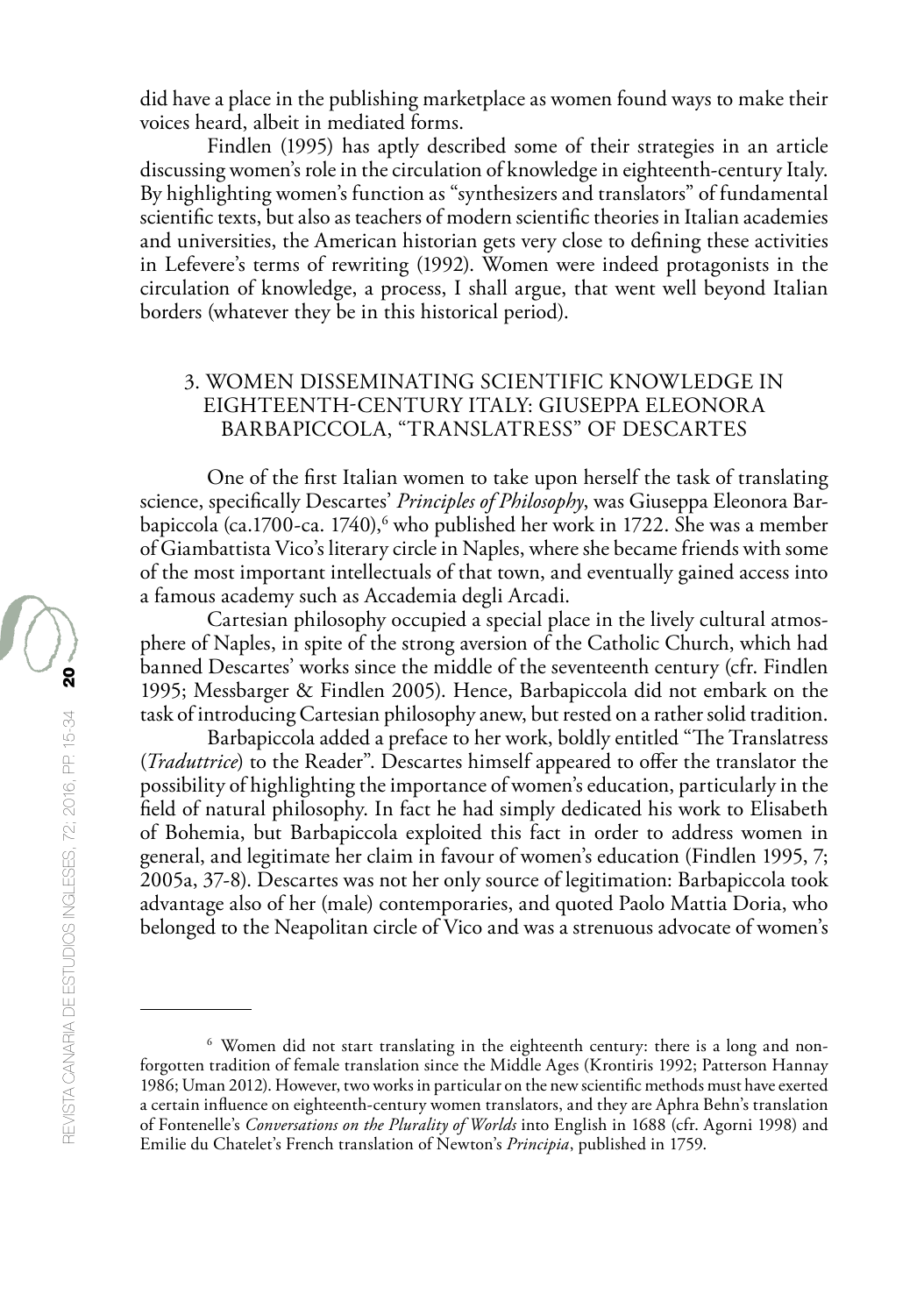In her preface, Barbapiccola goes on to provide a detailed historical review of women who played crucial roles in the past, distinguishing themselves for their learning in fields such as poetry, mathematics and philosophy, rhetoric, ancient languages, and so on. Barbapiccola's list started from the early Greeks, going through medieval times, to end up with Christina of Sweden, one of the most educated women of the previous century and patron of Descartes.This tradition was a fundamental source of inspiration for the *traduttrice*, who was eager to highlight the benefits of education for women:

I have been greatly inspired by the example of these famous women. They have led me to believe that I could one day overcome the weakness of my sex, which only studies in order to know how to play games and to speak knowledgeably of fashionable clothes and hair ribbons. Bad education, not nature, encourages this defect. (Findlen 2005b, 55)

From this point onwards in her preface Barbapiccola began a personal, almost autobiographical, narrative in which she referred to her own education path, illustrating the steps that had led her to the field of science, and eventually to "Cartesian philosophy". On the one hand, her references to religion as the highest source of inspiration of human undertakings were customary at the time, and appeared to rule out, or at least overshadow, individual will. On the other hand, however, the fact that a *traduttrice* used her personal experience to illustrate women's possibility not only to learn scientific subjects, but also to make them accessible to the public (through translation) was a rare achievement in this historical period. Furthermore, the emphasis Barbapiccola placed on the importance of personal experience is an echo of the importance of the experimental method introduced by Galileo; the *traduttrice* significantly explains that the pragmatic attitude she found in Descartes' theories triggered her admiration, as illustrated in the following passage (Findlen 2005b, 55):

I began first by cultivating languages and then, as much as my ability permitted, the sciences. Among the latter, I studied philosophy because its moral part makes us civil, metaphysics because it enlightens us, and physics because it informs us about the beautiful and wonderful architecture of this great palace of the world that God made as our home, since it is most indecent to live in it like brute animals. I heard it said that Cartesian philosophy was based on solid reasoning and certain experience, and proceeded with a clear method, deriving one thing from another,

<sup>7</sup> Doria had published some rather contested works, in an attempt to conciliate traditional platonic doctrines with the modern philosophical thought of Descartes and Locke, cfr. Israel 2001.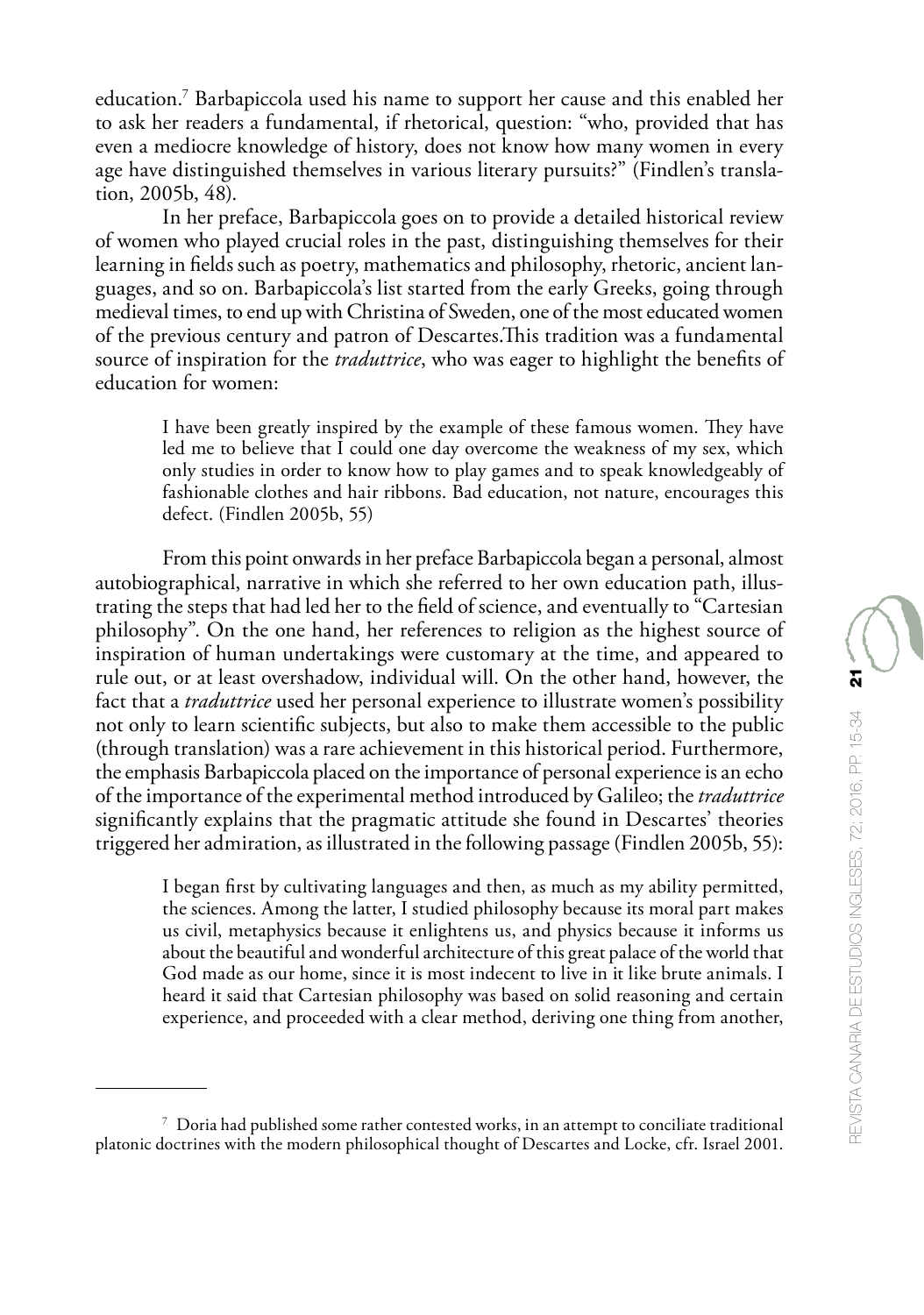for which it had acquired endless followers. For these reasons, I was more inclined to this philosophy than to any other.

Barbapiccola's own contribution to learning, however, went well beyond her personal experience. It has been pointed out earlier that the scope of her translation was not to introduce Cartesian philosophy into her cultural environment, which was already familiar with this philosopher's works. Rather, she redefined Descartes, by producing her own critical reading. Her argument was not original, since she wanted to demonstrate that this philosophical approach did not go against the precepts of the Catholic Church. But what is noteworthy is the degree of her personal involvement and the strength of her argumentation. In the passage quoted below, for example, Barbapiccola exploited the modesty convention as a strategy not to mask, but rather to reveal the boldness of her endeavour (Findlen 2005b, 59):

even though making a good defence of Descartes's philosophy is neither my subject nor am I worthy to undertake this task, since many eminent men have openly defended every line of his philosophy [...] yet it is necessary to justify myself in this task with a few brief words.

Her "brief words" in fact amounted to some nine full-length pages, in which she firmly refuted those critics who maintained that Descartes had departed from the "Word of God". Once again she used, or rather exploited for the sake of her argument, a number of what she believed to be the most authoritative sources of her time, such as Daniello Bartoli's treatise *L'huomo di lettere difeso ed emendato* (1645).8 Hence, the "ownership" of the concepts she brings forward is not at stake here, but the straightforward style of her argumentation is striking, as is apparent in the following extract (Findlen 2005b, 61):

There are two great evils, as the praiseworthy father Bartoli informs us in the place I cited: "searching for faith with philosophical curiosity and believing in philosophical things with the certainty of faith".

Findlen (2005, 41-3) has underlined the influence of one of the most important Neapolitan philosophers of the seventeenth century, Giuseppe Valletta (1636-1714) on Barbapiccola's reading of Descartes' work, especially, once again, as far as the controversial relationship between religion and Cartesian knowledge was concerned.Valletta had been one of the first philosophers to investigate this theme from a historical point of view, which enabled him to question the primacy of the Aristotelian approach dominating at his time. Barbapiccola made the most of these theories in her discussion, by introducing a detailed account of the way philosophyhad been appreciated and employed by the Church since early Christianity. This

<sup>&</sup>lt;sup>8</sup> This book had an enormous success, going through over thirty printings in Italy. It was also translated extensively; cfr. Renaldo 1979.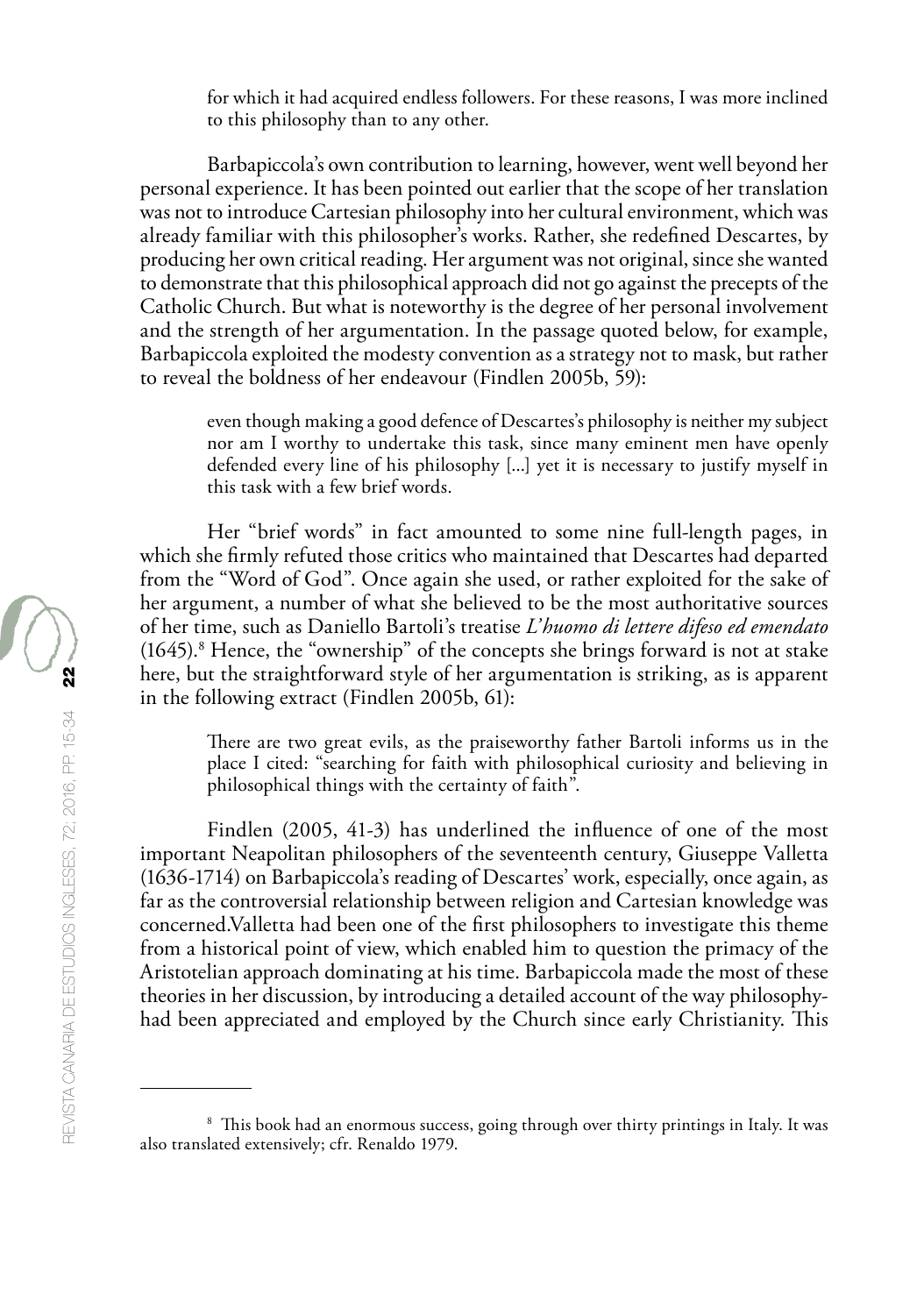Finally, the conclusion of her preface offers another demonstration of Barbapiccola's clever manipulation of her sources. She quoted an ample portion of a talk by Jacques Hyacinthe Serry (1659-1738), which had appeared in the periodical *Giornale de' Letterati* in 1718. Not only is this citation remarkable as it is extremely functional to the construction of (a perfect) argument, but what should also be noticed is the care she took in providing all the references for her quotations. This strategy would certainly gain her readers' trust in their scrupulous *traduttrice* (Findlen 2005b, 65-66):

As a crowning point, I estimate that it is well worth adding that which the most learned Father Hyacinthe Serry of the truthful Order of Preachers (Dominicans), who to his highest honor is a Professor at Padua, presented as a theory in one of his *Opening Lectures* for the beginning of classes in 1718 and happily proved. A short version of it appeared in the *Journal of Italian Scholars*, tome 31, article 12, page 431, reported with these following words: "that is, that the discoveries of modern philosophers should not be immediately rejected as contrary to the truths of our Holy Faith. Rather they should first be considered and examined carefully to see if they can agree with them, since many things which seem contrary to the Holy Faith at first glance really are not opposed to it. The Holy Documents often adapt their ways of speaking to the intelligence of the common people. But if we take them in their deepest sense, they agree with the Moderns. We can introduce many examples. Finally the spirit of God did not dictate Scripture to teach physics or mathematics but to demonstrate how to perfect our habits and to show us the pathways to Heaven, and not natural phenomena".

One of the most interesting elements of this work from a strictly Translation Studies perspective concerns the intended readership of Barbapiccola's translation: did the *traduttrice* intend to target only or mainly female readers? She appears to be rather ambiguous on this point. On the one hand, she stated that she had decided to translate Descartes' work "in order to share it with many others, particularly women who, as the same René says in one of his letters, are more apt at philosophy than men" (Findlen 2005b, 55). And yet, real-life women do not seem to have been her intended audience, or at least not only them, given the display of erudition demonstrated by her preface. In fact women appear to stand, in a symbolic way, for a larger readership, one that needed to be assisted, or facilitated in its appreciation of a scientific work by means of an introductory paratext. These lay persons, eager to know the new philosophical ideas coming from abroad, could take advantage of the insights offered by a translation. As Barbapiccola herself put it (Findlen 2005b, 56):

In every age it has been customary to translate books into contemporary languages. Thus, the Romans transposed into Latin the most noteworthy Greek works, both histories and works of doctrine. Once the common people no longer used the Latin language, books written in it were transferred into other languages that succeeded it, in particular into Italian during the flowering of the sixteenth century, and into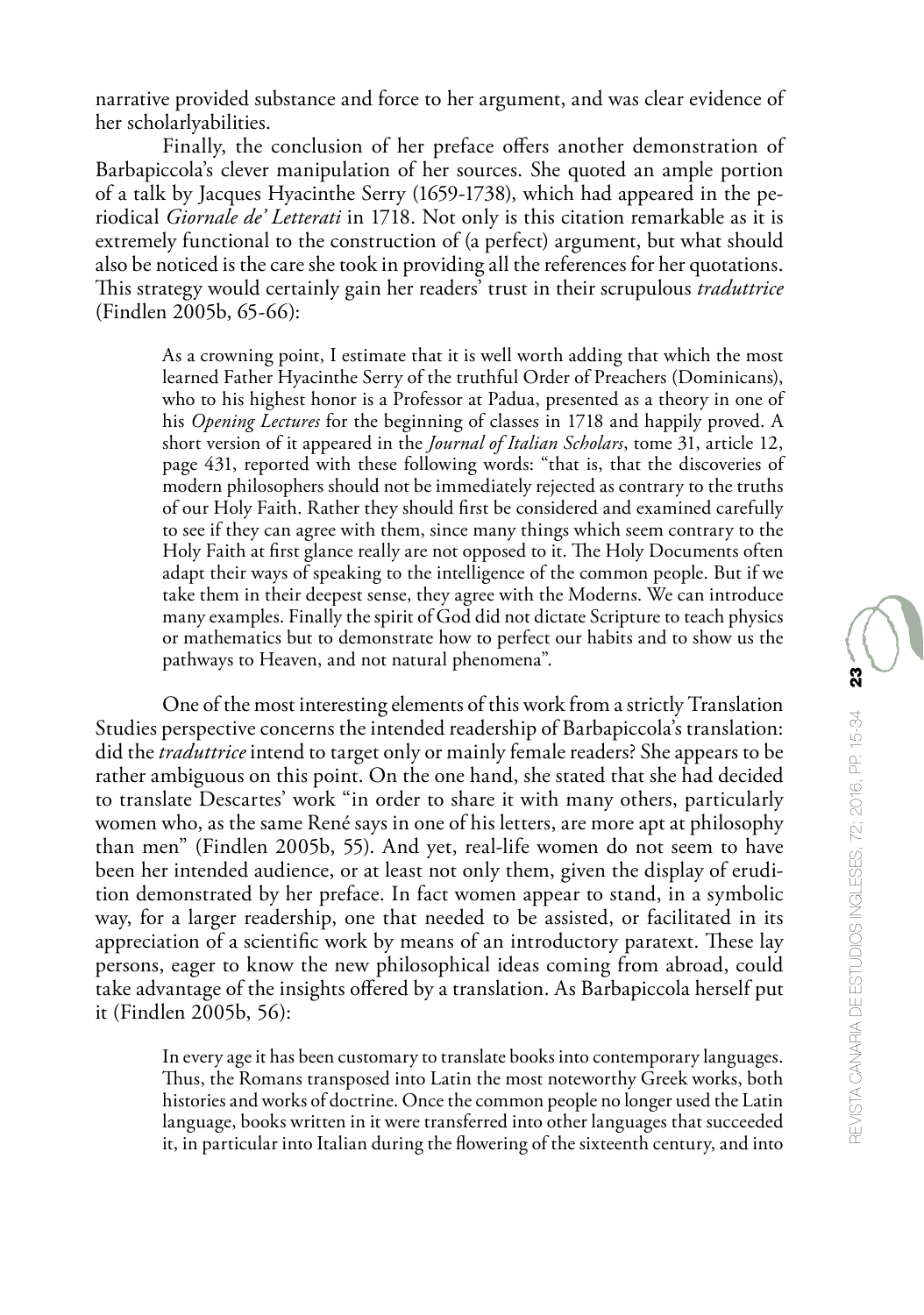French in the past century when more than ever reading was established. This has been a great advantage for those who know no other language than their mother tongue and yet desire to learn. This way the path is open to them, not only to enjoy reading books but also to extract that profit from them that the sciences, which are attached to the study of things rather than words, contain.

Translation is a practice that facilitates the circulation of knowledge via a transfer of texts, ideas, scientific advances, etc. —in a word, it makes modernity travel. The ideal recipient of this movement is the common reader, well represented, in a metonymical way, by the image of women, and their being *tabula rasa* vis-à-vis the benefits of education. The fact that the *traduttrice* is a woman herself adds value to her enlightening project: she can draw upon her own experience, and represents a role model for her (female and male) readers. Findlen (1995, 184) has described this aspect of Barbapiccola's work in the best possible way when she writes: "Imagining herself as a facilitator of knowledge, she was one of the first Italian women to suggest that popularisation was a woman's domain".

### 4. AN ANGLO-ITALIAN REFRACTED CONNECTION: ELIZABETH CARTER'S TRANSLATION OF FRANCESCO ALGAROTTI'S POPULARISATION OF NEWTON'S OPTICS "FOR THE LADIES"

As already pointed out, that Italian women were active in the dissemination of knowledge, particularly scientific knowledge, was well known in the rest of Europe. However, this does not mean that there existed a direct connection among different cultural environments: women of the middle-upper classes did travel, particularly from the Northern to the Southern regions of Europe, but the literary circles which had admitted them tended to be rather culture and language-specific. To my knowledge, there is no evidence of a direct exchange among learned women living in different European regions in the eighteenth century. Men intellectuals, on the other hand, were more encouraged to travel and literary and scientific institutions, such as the numerous academies and societies scattered over most of the European territory, were keen on exchanging ideas and providing connections. This was precisely the path that lead Francesco Algarotti (1712-1764) to learn, appreciate and popularise Newton's theories, particularly his work *Opticks* (1704).

Born into a rich merchant family in Venice, Algarotti studied at Bologna University, where he became familiar with the modern advances in natural philosophy and mathematics, and developed an interest in the work of Laura Bassi (Findlen 2003, 61). A true heir of the Renaissance, Algarotti became a polymath and an assiduous traveller and enjoyed an early cosmopolitan lifestyle. England was one of his favourite countries, and he was elected a Fellow of the Royal Society in 1736. One year later he wrote his most successful work, *Il Newtonianismo per le Dame*, *ovvero dialoghi sopra la luce e i colori*, a popularised version of Newton's theories of optics. This short treatise was extremely successful as it was published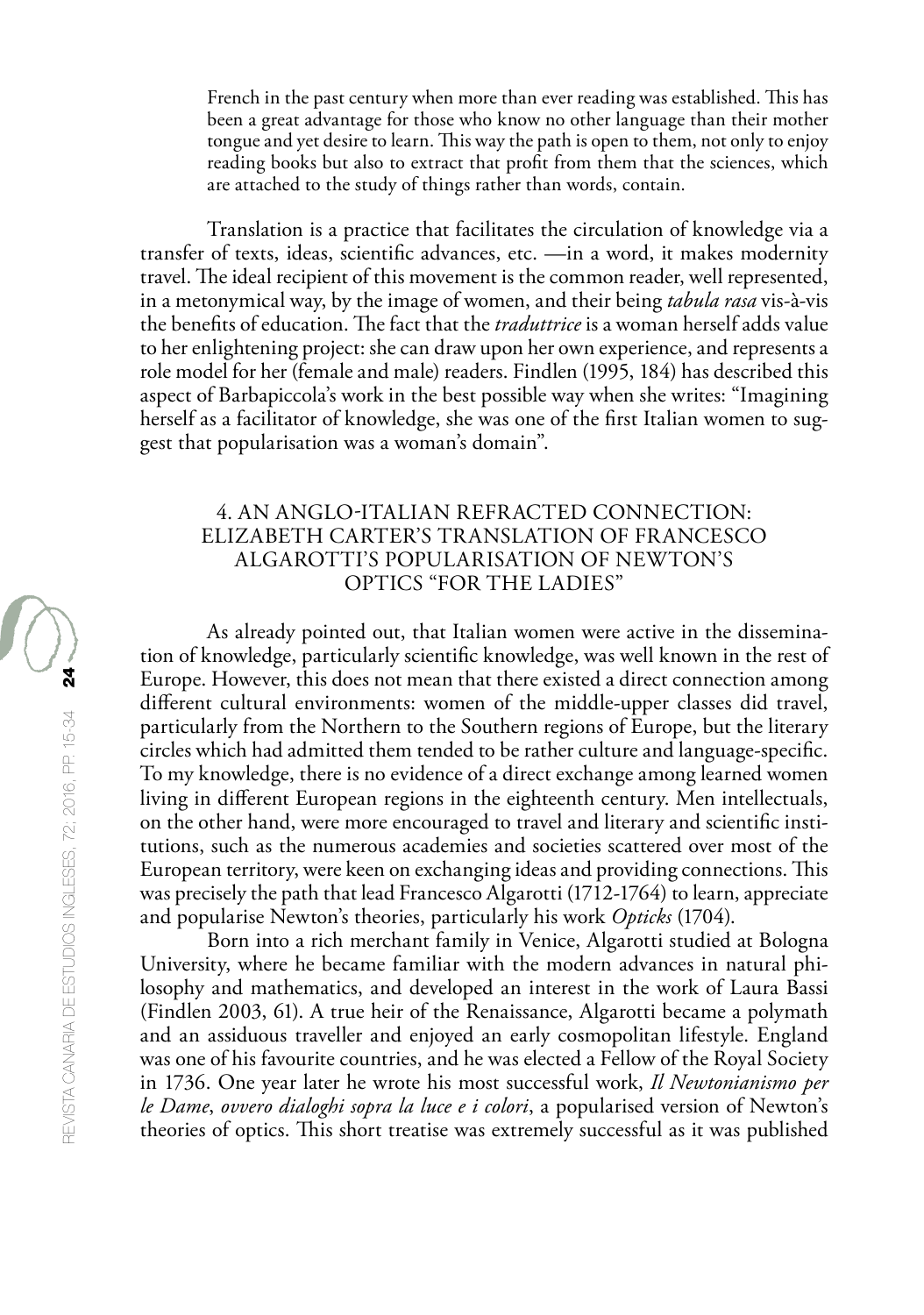in four editions and translated into three languages in the author's lifetime.<sup>9</sup> It was immediately included into the *Index Librorum Prohibitorum*, although the Church revoked its verdict for the revised editions published in 1746 and 1750 respectively.

In his introduction, Algarotti dedicates his work to the French philosopher Fontenelle, who in 1698 had published a popularisation of the Copernican system under the title *Entretiens sur la Pluralité des Mondes.* Fontenelle had been an exponent of *salon* culture, and had introduced a new, light way to popularise scientific knowledge by publishing a fictional dialogue between two characters: a philosopher and his pupil, an aristocratic Marquise (cfr. Agorni 1998). As Findlen (2003, 60) has noticed, the philosophical dialogue had a long tradition, revitalized by Galileo, but no one before Fontanelle had thought about introducing a woman as an active participant in the discussion: "Fontenelle was the first to imagine that this dynamic would appeal to a heterogeneous audience for science. The Marquise was his *tabula rasa* whose head he filled with ideas, a woman who knew nothing of science and wanted to know virtually everything".

It is not difficult to see the appeal of this text for a passionate admirer of modern scientific knowledge as Algarotti, who was keen on disseminating Newton's ideas. His Marchioness had to be instructed from the basics, as she was not familiar even with the most elementary laws of physics. However, at the end of the volume she became a true disciple of Newton, to such a degree that the philosopher had to warn her that she should not display her knowledge, and remain within the limits of female modesty. This was not the sort of comment to be expected in a text promoting women's education, and in fact Algarotti's appeal to female readers is probably the most discordant aspect of his work.

The Church's decision to include *Il Newtonianismo* into the *Index Librorum Prohibitorum* cannot be explained simply by the fact that the text endorsed Copernicus' heliocentric theory: other works by Newton, such as *Principia Mathematica* and *Opticks*, had not been condemned. What was perceived as dangerous was Algarotti's eagerness to present Newton's experimental methodology as highly innovative in comparison with the scholastic, authoritative tradition still predominating in Italy. The new empirical method brought about a reassessment of knowledge which could be applied not only to the field of knowledge, but also to civil life. In Britain, it had produced a form of government that combined the needs of the people with the authority of the ruling classes:

Per non parlarvi ne meno più della Fisica, che pare esser all'Osservazioni il campo più proprio per le loro scoperte, non son esse a cui la Politica dee quell saggio non ideale Governo, che più belle del sole del Mezzogiorno rende le nebbie del Nord, in cui la libertà del popolo è conciliate colla superiorità de' Grandi, e coll'autorità del Sovrano? La Metafisica, quel perpetuo bivio della Ragione, à pur loro l'obbligo d'un

<sup>9</sup> The text was eventually published in 31 editions and translated into six languages (cfr. Hall 37).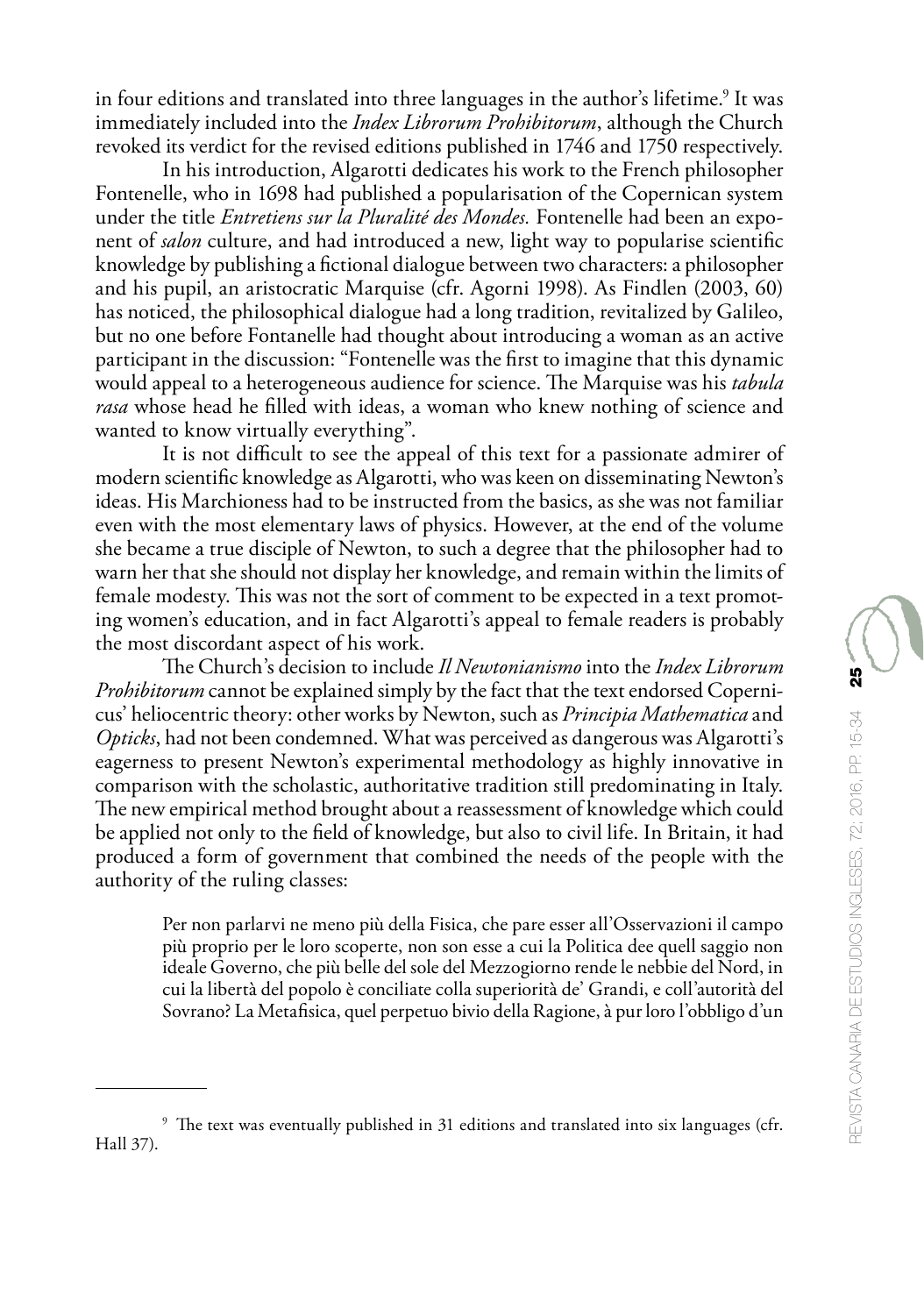sistema certo dell'origine, e del progresso delle nostre idee, e noi del conoscimento di noi medesimi. (Algarotti 1737, 153)<sup>10</sup>

It seems that Algarotti's agenda in his *Newtonianismo per le Dame* was in truth the popularisation of a system of thought which was perceived as radically different from the one dominating in Italy, where the Church still retained its temporal power.

The style and the language of this work were part of the project: a scientific treatise written in Italian, rather than Latin, was a deliberate strategy to address a readership much wider than that of the educated readers who could read Newton in the original Latin. As a consequence, the appeal to the ladies functioned metaphorically in order to target a category of readers who did not benefit of the privileges of education.

At the same time, the fictitious appeal to the ladies enables Algarotti to employ a witty literary style aimed at entertaining the readers. Critics such as Casini (1978, 98) and Hall (1984, 39) have argued that the lively style of this work should not be taken as evidence of its being in fact addressed to female readers; on the contrary, by targeting a large, unidentified readership, Algarotti was effectively opening the way to a widespread appreciation of the inductive methodology in his country.

However, Algarotti's use of the discourses of femininity typical of his time is extremely ambiguous (cfr. Agorni 2002). The exploitation of the female image enables the author to adopt a bold and gallant language which becomes almost misogynist and rich in erotic allusions. It can be assumed that,as a matter of fact, *Il Newtonianismo* was not an edifying reading for women.

Two passages are particularly explicit on this topic. The first appears in a discussion of the importance of the senses in the perception of reality, when Algarotti illustrates the concept of touch by using the image of a blind sculptor:

noi abbiamo avuto l'esempio di uno scultore, che benché cieco scolpiva però palpando de' ritratti assai tollerabili. E per le Dame credesi, ch'e' non volesse ritrarne la testa senza il busto.  $(1737, 94)^{11}$ 

Another example is when the philosopher explains the phenomenon of the refraction of light:

<sup>&</sup>lt;sup>10</sup> Carter translated this passage as follows: "not to say any Thing further of Natural Philosophy, which seems a Province the most adapted to the Discoveries of Observations, is not Politics indebted to these for that wise and real Government, which renders the Southern Suns less pleasing than the Cloudy Regions of the North, where the Liberty of the people is made compatible with the Superiority of the Nobles, and the Authority of the Sovereign." (Algarotti 1739, II, 17).

<sup>&</sup>lt;sup>11</sup> Carter translated the passage in the following way: "We have the Example of a Statuary, who tho' he was blind, yet by the help of his Feeling made tolerably good Likenesses. [(And when it came to sculpting Ladies, it may be imagined that he would have wished to bring forth not the head only but also the bust.) my translation] Algarotti 1739, i, 153).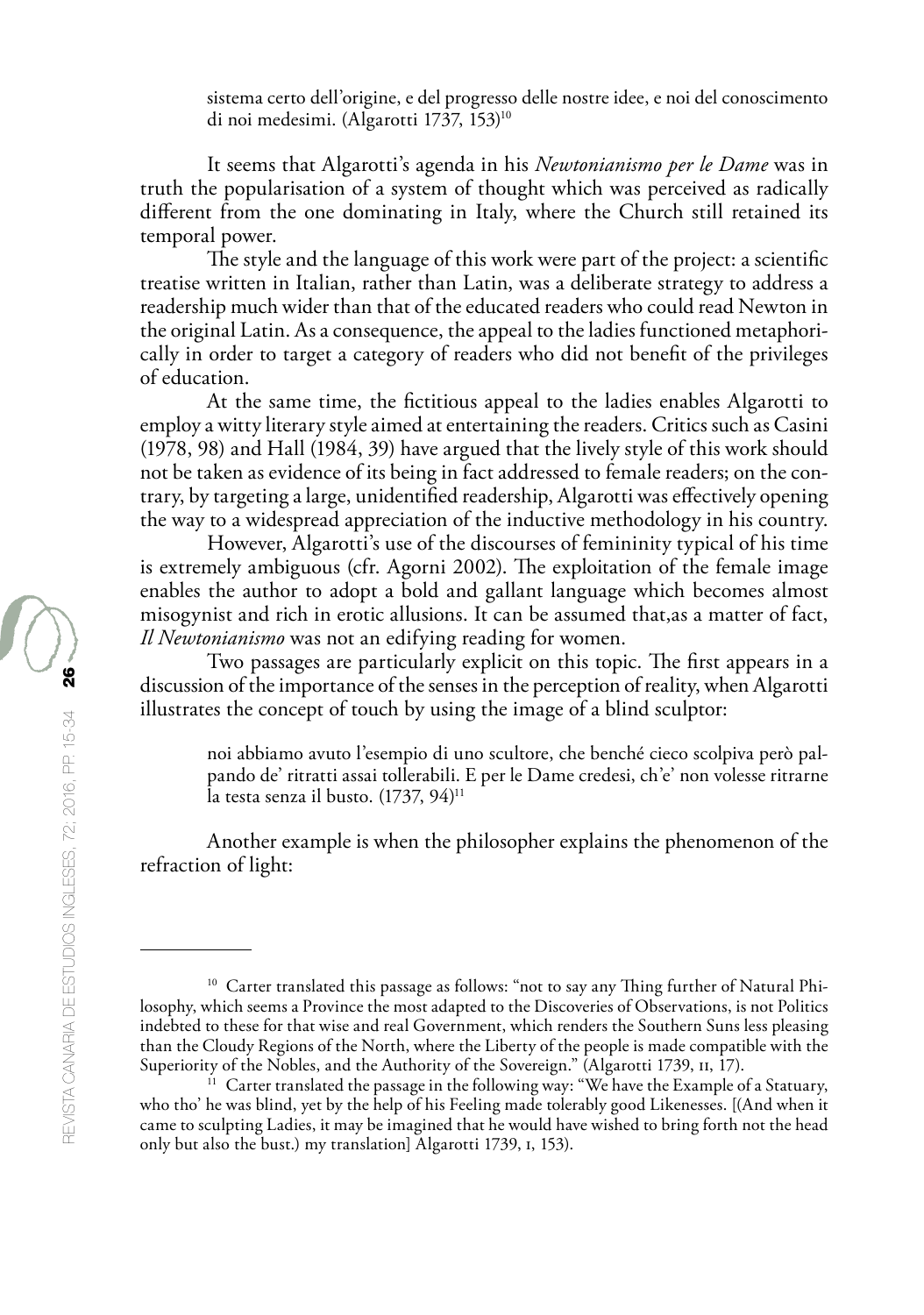The female reader appears to be only a rhetorical device in Algarotti's work, where women fictional characters are used instrumentally to entertain and instruct a large percentage of the reading public eager to find a "shortcut" to scientific knowledge. Thus, women's education was not a fundamental aspect of his project.

However, what happens if Algarotti's appeal "to the Ladies" is taken at face value? This was indeed the case of Elizabeth Carter's translation into English, published as *Sir Isaac Newtons' Philosophy Explain'd for the use of the Ladies. In Six Dialogues on Light and Colours, Translated from the Italian of Sig. Algarotti*, only two years after the first edition of the original work.

Commercial interests had already begun to exert a strong influence on the production of translation in the eighteenth century. Publishers and booksellers were usually responsible for the selection of texts to be translated and had a strong impact on the translator's approach. Natural philosophy, physics and mathematics were in great demand in the British early popular press, and yet it seems difficult to justify the need to translate a new simplified version of Newton's *Opticks*, originally published in Italian. A number of simplified accounts of Newton had already been published in English and were still available.13 The commissioner of Carter's translation was Edward Cave, publisher of the popular periodical *Gentleman's Magazine.*

Elizabeth Carter (1717-1706), daughter of the reverend Nicholas Carter, was a polyglot, because she learnt Greek, Latin, Hebrew, French, German, Italian and Spanish at a young age and later worked also on Portuguese and Arabic. Thanks to her father's connections, she started contributing poems to the *Gentleman's Magazine* and was commissioned two translations by Edward Cave, respectively from French<sup>14</sup> and Italian. But it was her translation of *All the Works of Epictetus* from the Greek in 1758 that eventually brought her fame and social prestige.

<sup>&</sup>lt;sup>12</sup> Carter's translation reads as follows: "This is the very Thing, said she, interrupting me, that I lately observed when I was in the Bath, and I was extremely surprised and puzzled to find out the Reason for it. It is nothing else, answered I, but the Refraction which the Rays suffer in passing from Air into Water. [('Twere a good thing to explain to you all the effects minutely on the rim of your bath. Do you know how much curiosity about Optics this would arouse?) my translation]. (Algarotti 1739, I, 119).

<sup>&</sup>lt;sup>13</sup> Populisers of Newton's theories included some of his disciples, such as Henry Pemberton (1694-1771) and John Theophilus Desaguliers (1683-1774), author of an allegorical poem, *The Newtonian System of the World, the Best Model of Government* (1728), and Joseph Addison, who was one of the most influential in the pages of his *Spectator*.

<sup>&</sup>lt;sup>14</sup> Cave sponsored the translation of two texts from the French by the Swiss theologian Jean Pierre de Crousaz, who had published two critical readings of Pope's *Essay on Man*. The two texts were commissioned to Elizabeth Carter and Samuel Johnson. Carter's work was published in 1738 whereas Johnson's project was eventually abandoned.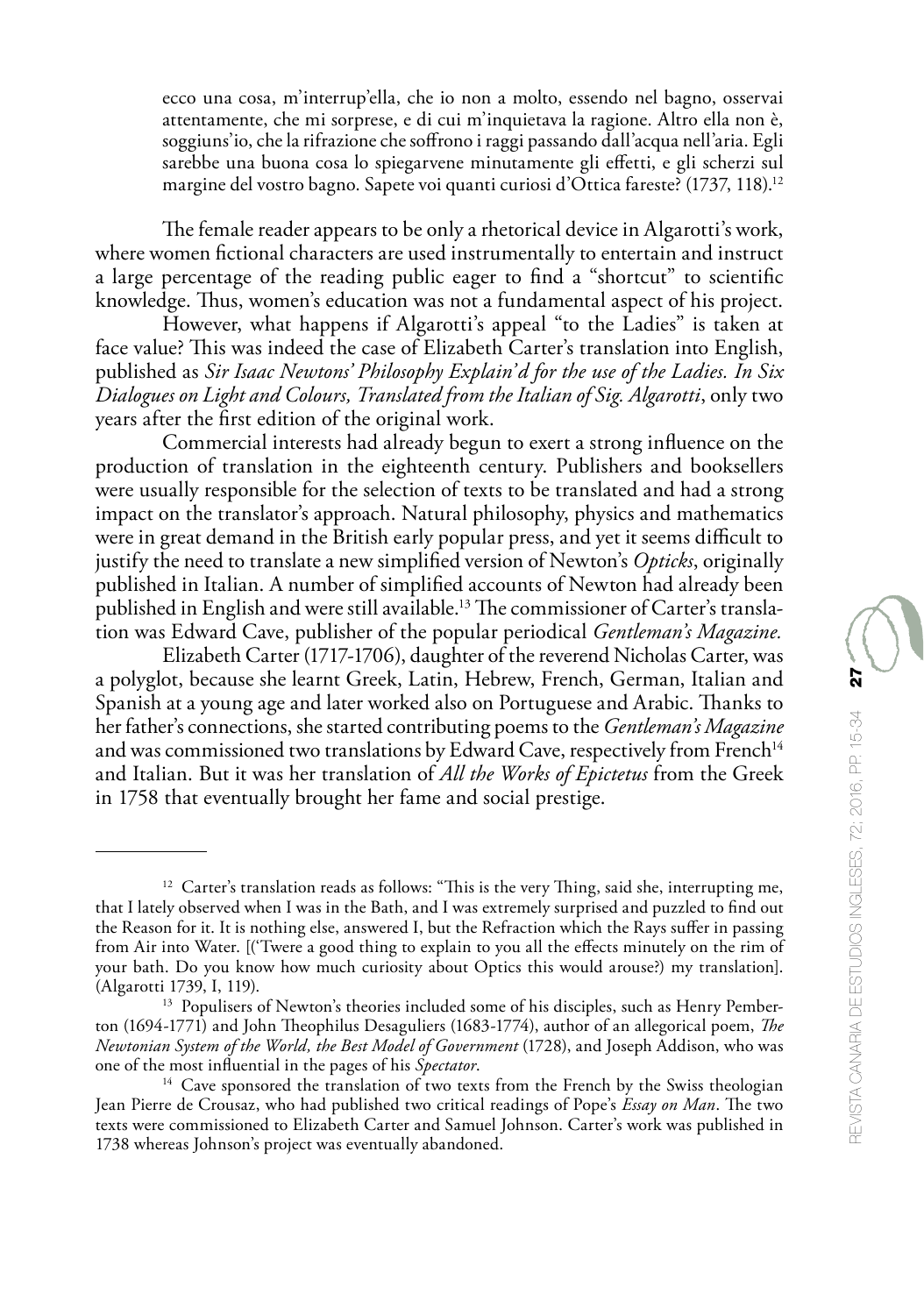Carter's contributions to the *Gentelman's Magazine* put her in contact with a group of literary men and women, such as Cave himself, Samuel Johnson, Thomas Birch (Fellow of the Royal Society), Mary Masters and Jane Brereton. The debate of women and education was a frequent subject of discussion among this group and the *Gentleman's Magazine* published articles, letters and even poems on this topic, targeting a large readership made of both sexes (cfr. Agorni 2002).

As has been said earlier, Cave's selection of texts for translation was usually guided by commercial reasons, according to two main criteria: (relative) prestige of the original and public interest. In the case of *Il Newtonianismo per le Dame* prestige was represented by the scientific subject (natural philosophy) and by the Italian author's connection with the Royal Society. The interest of the public, however, appears hardly discernible, as many other books on Newton's philosophy were available at that time, as has already been pointed out.

Yet, given the popularity of conduct literature addressed to a female public and Cave's involvement on the debate about women and education, the most plausible explanation for Carter's translation is Algarotti's apparent concern for women's education. Conduct books circulating at this time tackled many subjects, from art to literature, economics and even medicine, but the scientific areas had never been touched upon. Hence, a popularisation of Newton's system of thought which targeted female readers would have been perceived as a daring novelty at the time.

The fact that this translation was effectively addressed to a female readership is confirmed by an analysis of its reception. Although the translation was published without the name of the translator (who did not print any translator's preface) the fact that the work had been accomplished by Elizabeth Carter was common knowledge. A poem dedicated to "Miss Carter", praising her translation, appeared shortly after the publication of her work. Algarotti's popularisation of Newton's theories was considered as a radical innovation, as a first step into the process of making scientific knowledge available to female readers:

Now may the *British* fair, with *Newton*, soar To worlds remote, and range all nature o'ver; Of motion learn the late discover'd cause, And beauteous fitness of its settled law. (Swan 1739, 322).

Furthermore, in 1739, Thomas Birch reviewed Carter's translation in the literary journal *History of the Works of the Learned*, highlighting the fact that a translation produced for the benefit of women had been realised by a woman:

The *English* Translation has this remarkable Circumstance to recommend it to the Curiosity of the Public, as the Excellence of it will to the Approbation of all good Judges, that as the Work itself is design'd for the Use of the Ladies, it is now render'd into our Language, and illustrated with several curious Notes, by a young Lady, Daughter of Dr. *Nicholas Carter*, of *Deal* in Kent. (Birch 1739, 392)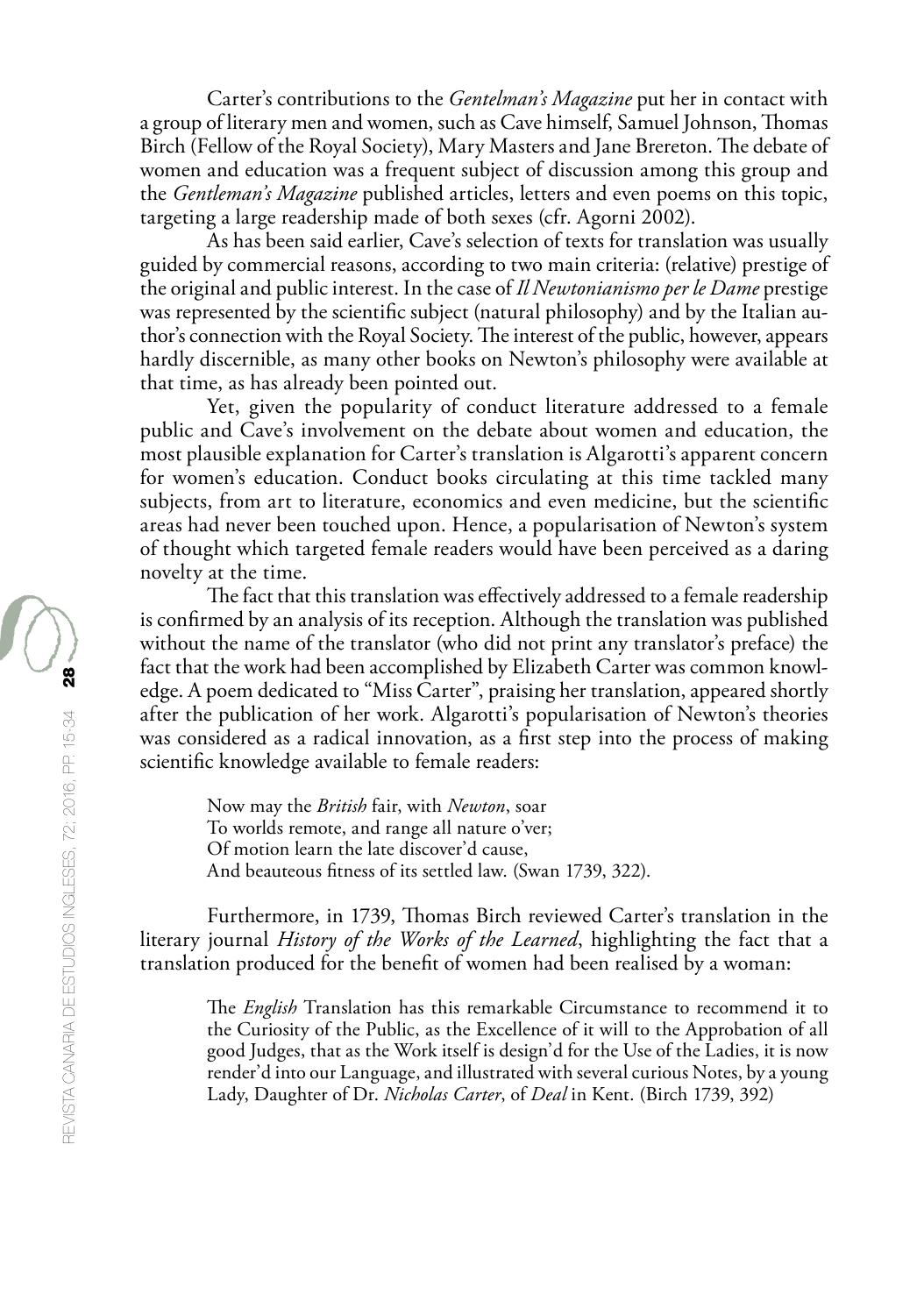Hence, Algarotti's fictitious appeal "per le Dame" seems to have been taken literally in its English translation. If this was indeed the case, what happened to the gallant language and erotic allusions of the original?

The English translator was extremely consistent in her work, and took a bold step so as to make her translation into a coherent text. She modified, in fact censured, all those traits in which Algarotti's style appeared to run against its supposed appeal to a female public.The two examples quoted earlier are a case in point. The passage about the blind sculptor does not include the second part referring to the female body:

We have the example of a Statuary, who tho' he was blind, yet by the help of his Feeling made tolerably good Likenesses. (Algarotti 1739, i, 153).

A similar intervention was adopted in the example about the refraction of light, where the philosopher's titillating comment was omitted.

This is the very Thing, said she, interrupting me, that I lately observed when I was in the Bath, and I was extremely surprised and puzzled to find out the Reason for it. It is nothing else, answered I, but the Refraction which the Rays suffer in passing from Air into Water. (Algarotti 1739, i, 119).

The result of these interventions makes Carter's translation into an extremely coherent text with greater scientific rigour than the original itself.

Another type of manipulation emerges when the original's enforcement of a radical change in Italy, ideally represented by the inductive methodology of the British scientific tradition, is taken into account. The appeal was not reproduced in Carter's translation, and it is possible to speculate that she was unable to grasp its importance, probably because she was not sufficiently familiar with the socio-historical conditions of the geographical area generally known as "Italy" at that time. Hence, the scope of Algarotti's reforming project was definitely lost in its English version.

This is especially clear in the translation of a passage in which Algarotti compares the backward state of his culture against the dynamic situation of other European countries, which had assimilated the benefits of the modern scientific methods. When Algarotti writes that the progress of the modern age had not reached his country yet, and hopes that it will eventually get there, Carter translates "una volta anco per noi" (literally "for us too, at last") as "once more". Such a banal linguistic mistake made her version diametrically opposed to the main thesis of the original author. Here is the original passage and its English translation:

il Secolo delle cose venga una volta anco per noi, e il sapere non ad irruvidir l'animo, o a piatire sopra una vecchia e disusata frase, ma a pulir serva, se è possibile, e ad abbellir la Società. (Algarotti 1737, xi)

let the Age of Realities once more arise among us, and Knowledge instead of giving a rude and savage Turn to the Mind, and exciting endless Disputes and wrangling upon some obsolete Phrase, serve to polish and adorn Society. (Algarotti 1739, i, xvi)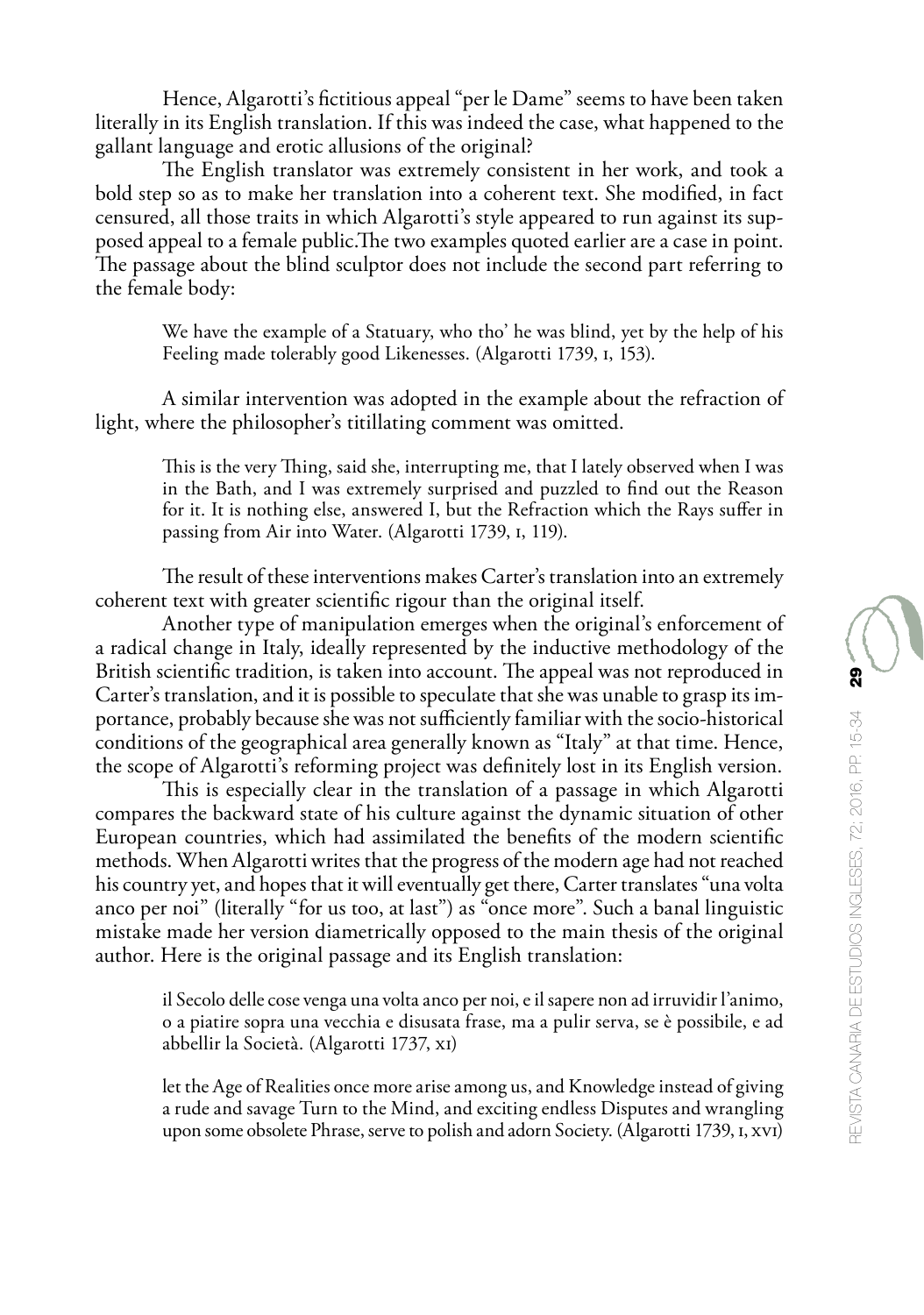Algarotti's appeal for renovation not only in the field of scientific knowledge, but also in a wider, though vague, socio-political sense, was not understood by the English translator and remained silent in her version. As a consequence, Carter's translation became an instructive handbook on natural philosophy specifically addressed to a female readership. Even the title seems to be consistent with this interpretation, as in English it reads as follows: *Sir Isaac Newton's Philosophy Explain'd for the Use of the Ladies*, laying a special emphasis on its pedagogical function. This is somehow less apparent in the original Italian: *Il Newtonianismo per le Dame, ovvero Dialoghi sopra la luce e i colori.*

#### 5. CONCLUSION

Women's space of manoeuvre in the press and literary field was still rather restricted in early eighteenth-century Europe. Different developments would take place in different countries in the second part of the century: in Britain, the feminine novel was to emerge slowly, to blossom after the turn of the century, whereas in Italy it became extremely difficult for the generations of women who followed Laura Bassi to enjoy the same kind of scientific career she had had (Findlen 2003, 235). In the last decades of the century, the French Revolution was inspired by the universal principles of freedom and equality, and yet it seemed to be not as sensitive to the issue of women's subordination.

However, rather than stressing the limits of women's participation in the production of knowledge, and consider translation as a limited form of authorship, I would like to question the meaning of authorship itself in the case of such complex works as Carter's translation and Barbapiccola's preface. The dexterous use the latter makes of quotations from numerous authors, together with the depth of her historical perspective when she demonstrates women's role in history, as well as her analysis of the debated connection between knowledge and religion, are symptomatic of an originality of intent that gives shape and body to her project to popularise Descartes. The *traduttrice*'s decision not only to put her name to her translation, but also to have her portrait, rather than the original author's, at the front of the book, may be interpreted as an early glimpse of self-awareness (cfr. Findlen 1995, 182-3).

In the case of Carter, whether her manipulation of Algarotti was consciously or unconsciously performed, or, whether it was the product of external pressures (by the commissioner, Edward Cave, and his circle, for example), must remain a matter of conjecture. Yet, as a result of her textual interventions, the contrast between the empirical and the metaphorical reader, which is a manifest weakness of Algarotti's work, is no longer present in the English translation. The empirical reader "borrows" the features of the translator and the handbook's pedagogic intention produces, or rather, projects the image of a new female reader. The fact that this reader, as a woman, belonged to the category of the non-educated readership made her paradoxically more receptive of the innovative power of the empirical scientific approach than her male counterpart. Hence, a new, modern type of female reader, free from the potentially restrictive cultural affiliations which characterised more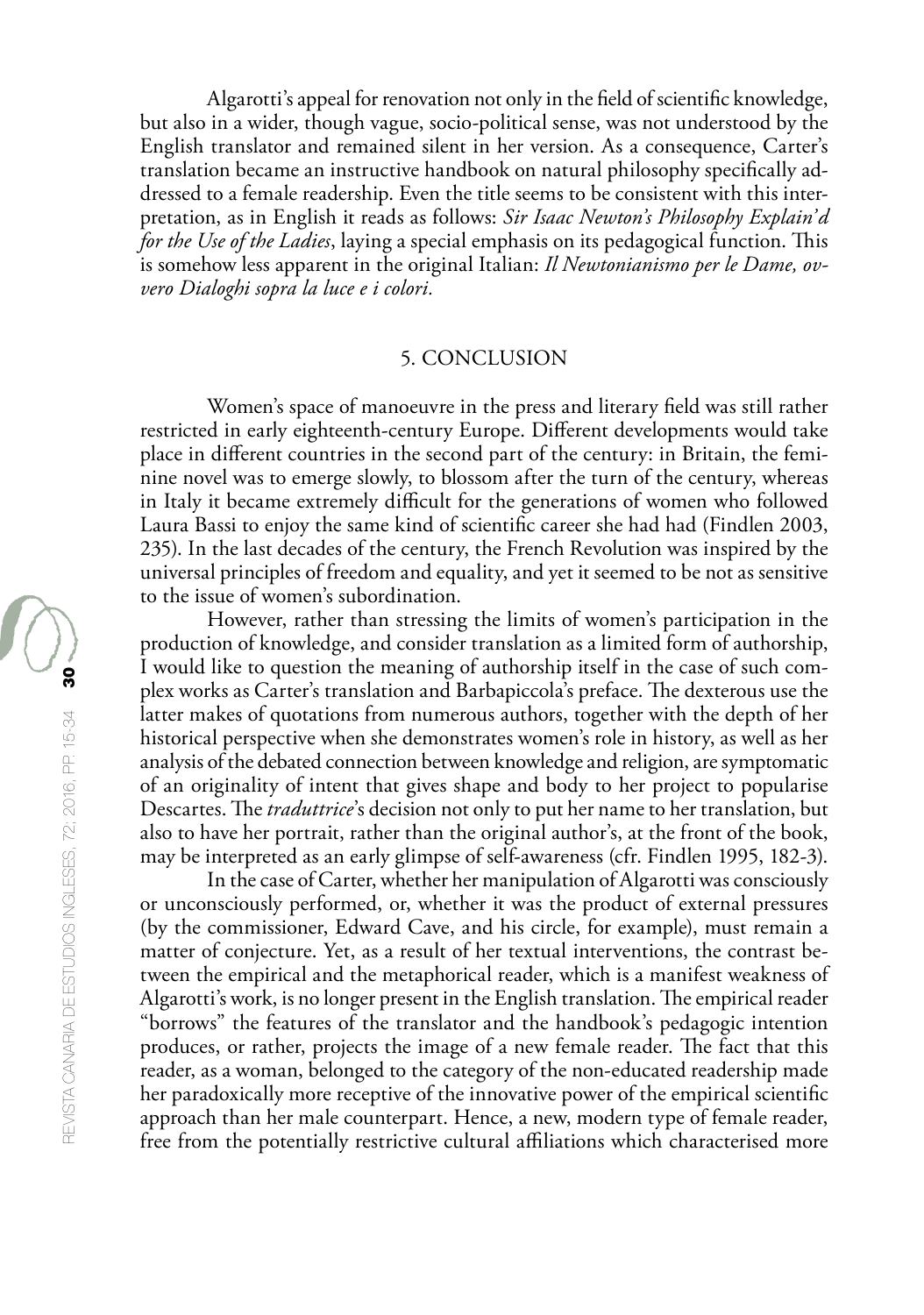traditional categories of cultivated (male) readers, appears to be foreshadowed in Carter's translation of Algarotti.

In both cases women translators mediated, or rather re-mediated scientific texts that needed to be presented in a fresh light in order to reach a new potential readership: their works can possibly be considered as a strategy of text production with at least the same cultural import as original writing. Text production is meant here as a complex concept, combining the idea of individual agency with the cultural dynamics that have moulded it. Not only does this perspective emphasise the fact that meaning is essentially open to negotiation, but it also highlights the creativity of the roles and activities involved in translation. (cfr. Agorni 2005).

Barbapiccola's translation of Descartes' *Principles of Philosophy* was the only complete version in Italian until a new translation appeared in 1967 - by another woman, Maria Garin (Findlen 2005, 46). Barbapiccola herself did not produce other works in the scientific field, but published only a few poems. In spite of this, her reputation as a "Cartesian woman" spread out of the Neapolitan territory, as she was mentioned in Giovan Nicolò Bandiera's (1740) list of women who had distinguished themselves in the fields of science.

Carter's reputation as a celebrated translator was the result of another work of hers, *All the Works of Epictetus, which are Now Extant.. Translated from the Original Greek by Elizabeth Carter* published in 1758. This work brought her financial security (she earned nearly  $£1,000$  for this translation) and social prestige, as she received two Royal visits in the last years of her life. She was considered as one of the most learned women of her time, and her name was included in several anthologies of women's writing.

> Recibido: 22-12-2015 Aceptado: 14-2-2016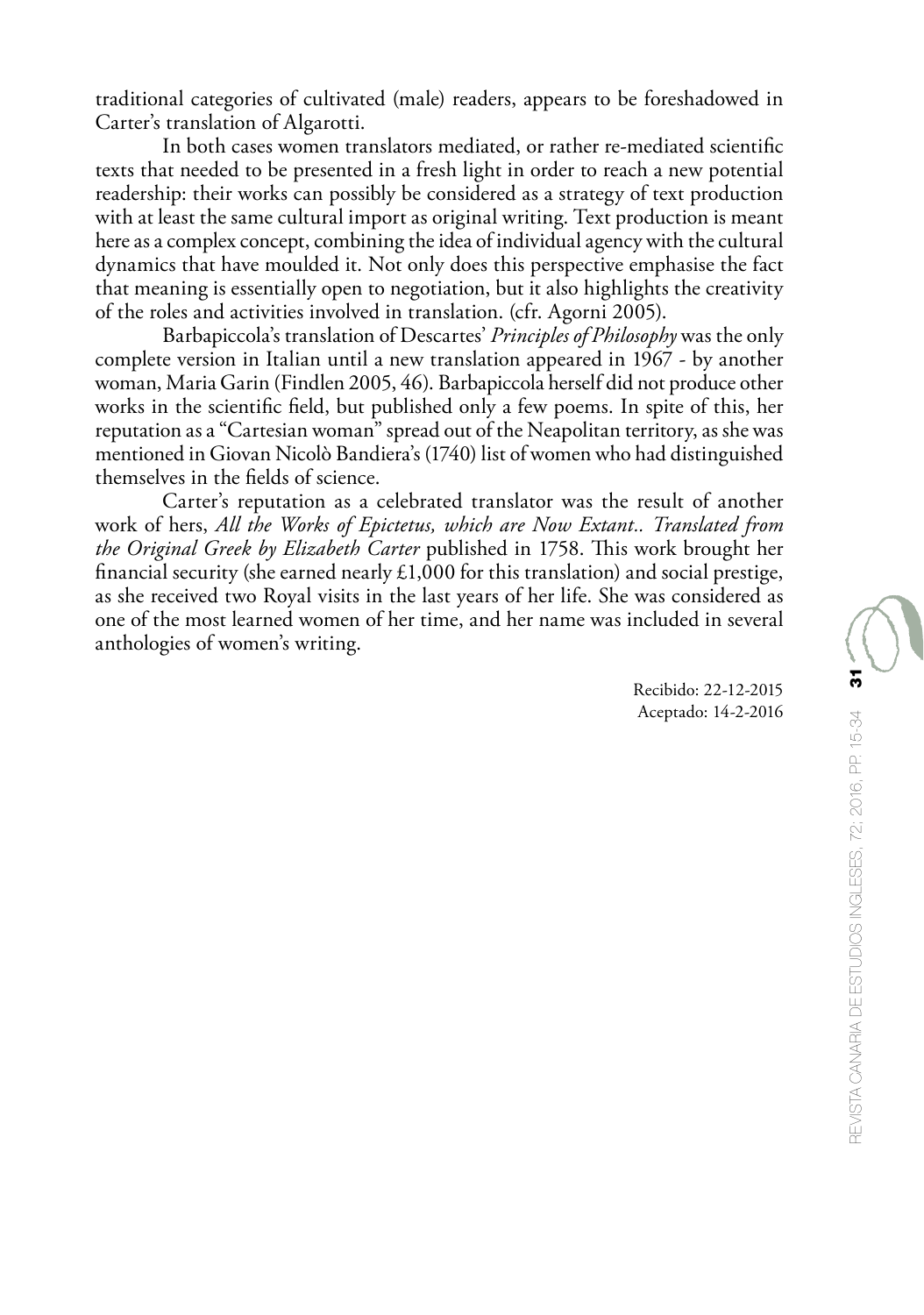# WORKS CITED

- [Miller, Anne]. *Letters from Italy: Describing the Manners, Customs, Antiquities, Paitings & c. of that Country in the Years 1770-1777, by an English Woman*. 3 vols. Dublin: Watson, 1776. Print.
- Agorni, Mirella. "The Voice of the 'Translatress': from Aphra Behn to Elizabeth Carter." *The Yearbook of English Studies* 28 (1998): 181-195. Print.

—— *Translating Italy for the Eighteenth Century: British Women, Translation and Travel Writing (1739-1797)*. Manchester: St Jerome Publishing, 2002. Print.

—— "A Marginal(ized) Perspective on Translation History: Women and Translation in the Eighteenth Century." *Meta* 50 (2005): 817-830. Print.

Algarotti, Francesco. *Il Newtonianismo per le Dame*, *ovvero dialoghi sopra la luce e i colori*. Napoli, 1737. Print.

- —— *Sir Isaac Newton's Philosophy Explain'd for the Use of the Ladies. In Six Dialogues on Light and Colour, from the Italian of Sig. Algarotti*. 2 vols. London: Cave, 1739. Print.
- Armstrong, Nancy. *Desire and Domestic Fiction: a Political History of the Novel*. Oxford and New York: Oxford UP, 1989. Print.
- Bandiera, Giovan Niccolò. *Trattato degli Studj delle donne,* Venezia, 1740. Print.
- Barbapiccola, Giuseppa Eleonora. *I Principi della Filosofia di Renato Descartes: Tradotti dal Francese col confronto del Latino in cui l'Autore gli scrisse* da Giuseppa Eleonora Barbapiccola. Torino, 1722. Print.
- Barker-Benfield, G.J. *The Culture of Sensibility: Sex and Society in Eighteenth-Century Britain*. Chicago: Chicago UP, 1992. Print.
- Barker, Hannah, and Chalus, Elaine eds. *Gender in Eighteenth-Century England*. London and New York: Longman, 1997. Print.
- Birch, Thomas. "Article xxxi." *The History of the Works of the Learned*. (1739): 391-408. Print.
- Brophy Bergen, Elizabeth. *Women's Lives and the Eighteenth-Century English Novel*. Tampa: U of South Florida P, 1991. Print.
- Carter, Elizabeth. *All the Works of Epictetus, which are Now Extant. Translated from the Original Greek by Elizabeth Carter*. London: Richardson, 1758. Print.
- Casini, Paolo. "Les débutes du newtonianisme en Italie, 1700-1740." *Dix-Huitième Siecle* 10 (1978): 84-100. Print.
- Cavazza, Marta. "Women's Dialectics, or the Thinking Uterus: An Eighteenth-Century Controversy on Gender and Education." *The Faces of Nature in Enlightenment Europe*. Eds. Lorraine Daston, and Gianna Pomata. Berlin: Berliner Wissenschafts-Verlag, 2003. 237-258. Print.
- FINDLEN, Paula."Translating the New Science: Women and the Circulation of Knowledge in Enlightenment Italy." *Configurations* 3.2 (1995): 167-206. Print.
	- —— "A Forgotten Newtonian: Women and Science in the Italian Provinces." *The Sciences in Enlightened Europe*. Eds. William Clark, Jan Golinski, and Simon Schaffer. Chicago and London: Chicago UP, 1999. 313-349. Print.
	- —— "Becoming a Scientist: Gender and Knowledge in Eighteenth-Century Italy." *Science in Context* 16.1-2 (2003a): 59-87. Print.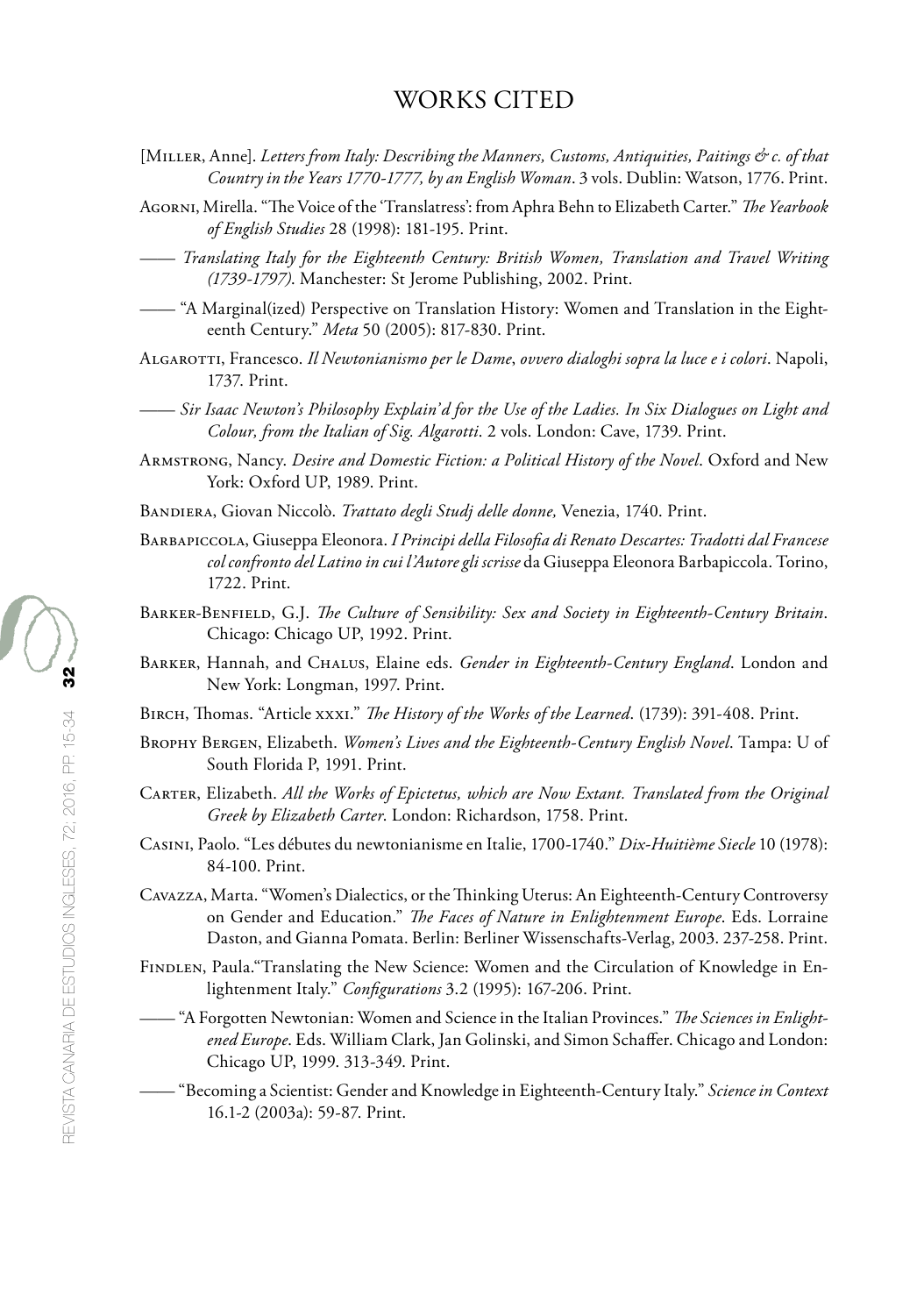- —— "The Scientist's Body: the Nature of a Woman Philosopher in Enlightenment Italy." *The Faces of Nature in Enlightenment Europe*. Eds. Lorraine Daston, and Gianna Pomata. Berlin: Berliner Wissenschafts-Verlag, 2003: 211-236. Print.
- —— "Translator's Introduction to Giuseppa Eleonora Barbapiccola's Translation." *The Contest for Knowledge: Debates over Women's Learning in Eighteenth Century Italy*. Eds. Rebecca Messbarger, and Paula Findlen. Chicago and London: Chicago UP, 2005a. 37-46. Print.
- —— "The Translator to the Reader: Preface to René Descartes's Principles of Philosophy, Turin 1722." *The Contest for Knowledge: Debates over Women's Learning in Eighteenth Century Italy*. Eds. Rebecca Messbarger, and Paula Findlen. Chicago and London: Chicago UP, 2005b. 17-66. Print.
- Gallagher, Catherine. *Nobody's Story: The Vanishing Acts of Women Writers in the Marketplace, 1670-1820*. Oxford: Clarendon Press, 1994. Print.
- HALL, Rupert. "La matematica, Newton e la letteratura." *Scienza e letteratura nella cultura italiana del Settecento*. Eds. Renzo Cremante, and Walter Tega. Bologna: Il Mulino, 1984. 29-46. Print.
- Israel, Jonathan I. *Radical Enlightenment: Philosophy and the Making of Modernity 1650-1750*. Oxford and New York: Oxford UP, 2001. Print.
- Johnson, Claudia L. *Women, Politics and the Novel*. Chicago: Chicago UP, 1988. Print.
- —— *Equivocal Beings: Politics, Gender and Sentimentality in the 1790s*. Chicago: Chicago UP, 1995. Print.
- Kelly, Gary. *Revolutionary Feminism: the Mind and Career of Mary Wollestonecraft.* London: Mac-Millan, 1996. Print.
- Krontiris, Tina. *Oppositional Voices: Women as Writers and Translators of Literature in the English Renaissance*. London & New York: Routledge, 1992.
- Lawrence, Snezana and McCartney, Mark. *Mathematicians and Their God*. Oxford & New York: Oxford UP, 2015. Print.
- Lefevere, André. *Translation, Rewriting & the Manipulation of Literary Fame*. London & New York: Routledge, 1992. Print.
- Messbarger Rebecca and Findlen, Paula. *The Contest for Knowledge: Debates over Women's Learning in Eighteenth Century Italy*. Chicago & London: Chicago UP, 2005. Print.
- Patterson, Margaret H. *Silent but for the Word: Tudor Women as Patrons, Translators and Writers of Religious Works*. Ohio: Kent State UP, 1986.
- Piozzi, Hester Lynch. *Observations and Reflections Made in the Course of a Journey Through France, Italy and Germany*. Ed. H. Barrows. Michigan: Ann Arbor, U of Michigan P (1789), 1967. Print.
- Renaldo, J.J., ed. *Daniello Bartoli: A letterato of the Seicento*. Naples: Istituto Italiano Studi Storici, 1979. Print.
- Richetti, John, ed. *The Columbia History of the British Novel*. New York: Columbia UP, 1994. Print.
- Schellenberg, Betty A. *The Professionalization of Women Writers in Eighteenth-Century Britain*. Cambridge & New York: Cambridge UP, 2005. Print.
- Schiebinger, Londa. *The Mind Has No Sex: Women in the Origins of Modern Science*. Harvard, MA: Harvard UP, 1989. Print.
- Sodeman, Melissa. *Sentimental Memorials: Women and the Novel in Literary History*. Palo Alto, CA: Stanford UP, 2014. Print.